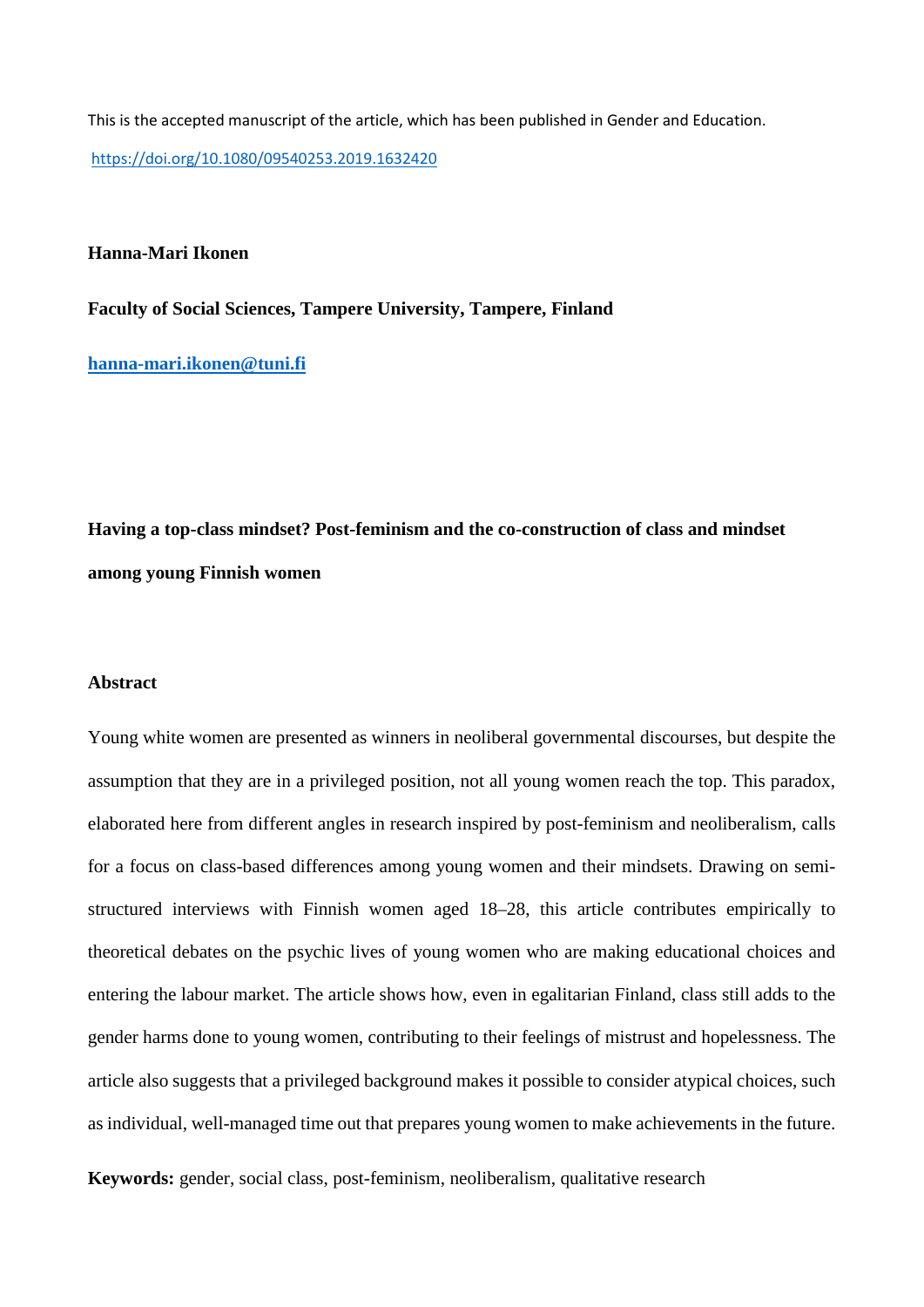## **Introduction**

In neoliberal discourse, young women are presented as winners – as 'top girls' (McRobbie 2007). 'Successful girls' and 'failing boys' are wide-ranging governmental and educational discourses that are supported by post-feminist claims about individual empowerment. However, despite these discourses' assumption that young women are in a privileged position, it is not simple for all individuals to be such high-achieving subjects. Instead, ethnic background, social class and place of residence, among other factors, still affect the opportunities and aspirations of young women. This article focuses on neoliberal post-feminism, the mindsets it might be producing, and variations within those mindsets that might be related to social class among young white Finnish women. In this context, 'mindset' refers to the formation of subjectivity, and to how it is both consciously and unconsciously (self-)governed to help people occupy the positions they either inhabit or aim for. This is aligned with Scharff (2016; see also Baker and Kelan 2018), who refers to roughly the same idea with the term 'psychic lives'. Thus, this study conceives of mindset not only as a psychological state, but also as something to which the contours of neoliberal society contribute. Mindset is psychosocial (Walkerdine, Lucey, and Melody 2001) in character, always bearing the traces of a person's past and present positions in society.

Hence, mindsets are related to the post-feminist top-girl discourse. Talk about top girls is the result of an era where gender inequality is constructed as a topic of the past. This view of girls as laden with promise has also been referred to as the post-feminist narrative of 'girl power' and 'successful girls' (Pomerantz, Raby, and Stefanik 2013). For Angela McRobbie (2007), the top-girl discourse is anything but an expression of gender equality: it is a new sexual contract. This sexual contract is embedded within the fields of education and employment, where young women – the top girls – are understood as exemplars of the new competitive meritocracy. However, addressing young women as possessors of a particular potential and capacity, and encouraging young women to become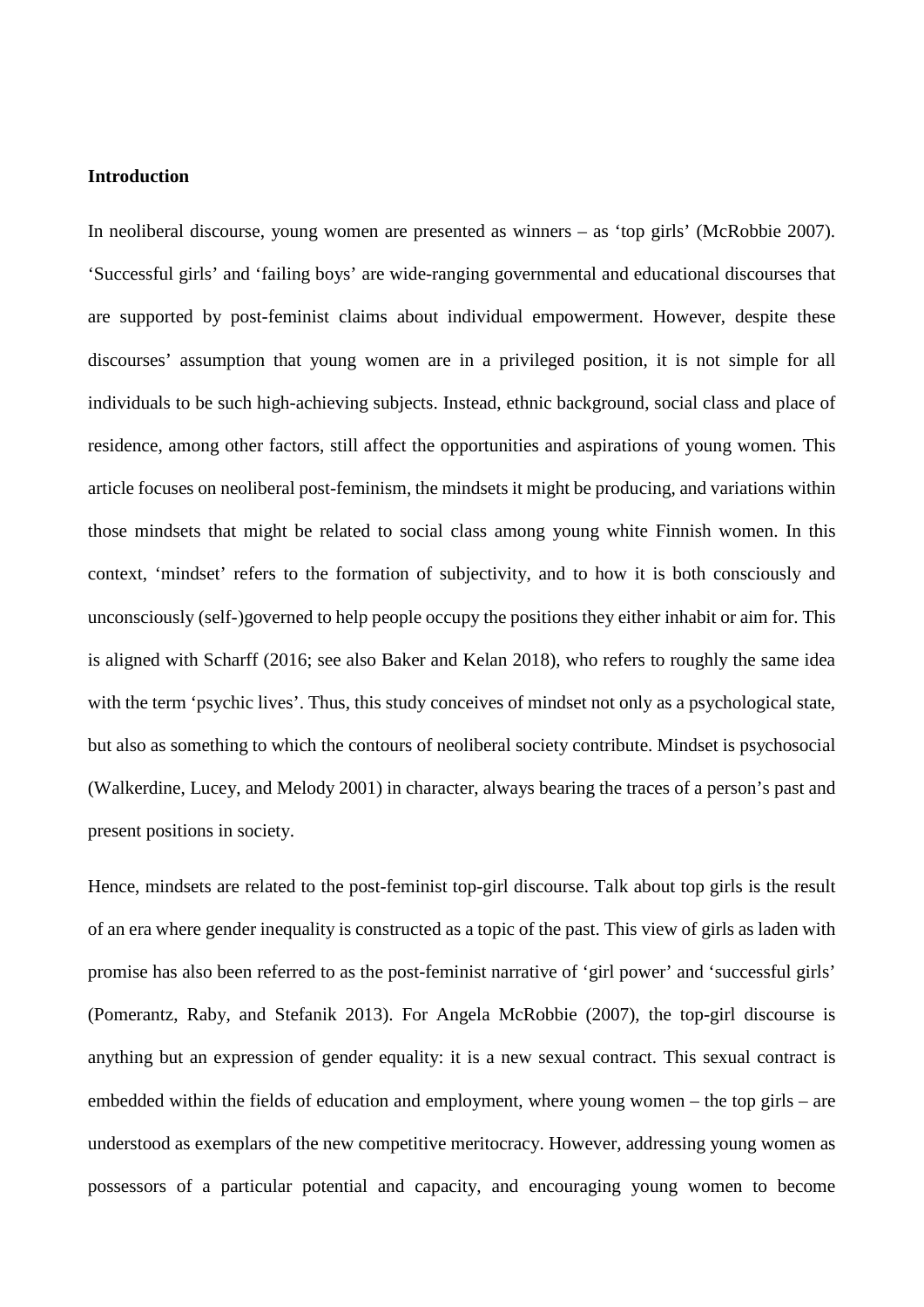successful, wage-earning subjects, are complex strategies of governmentality and economic rationality. Young women must endlessly work on a perfectible self, which has mindset-related consequences and leaves no space for feminist politics.

These top-girl discourses are evident internationally, including in Finland, which is the context for this study. Finland is considered to be egalitarian: for example, according to the European Institute for Gender Equality's gender equality index, Finland scores third among the EU-28 (EIGE 2015). Drawing on semi-structured interviews with Finnish women aged 18–28, this article aims to contribute empirically to theoretical debates about the psychic lives of young white women from different social classes who are making educational choices and entering the labour market in a neoliberal economy where competitiveness, corporate interests and individual initiative are highlighted. Related to this, the article reflects on scholarly discussions of post-feminism that reveal its apparent fit with neoliberal, entrepreneurial, corporate cultures. In alignment with other researchers (Allen 2016; Gill 2016; McRobbie 2007; Gill, Kelan, and Scharff 2017; Scharff 2016), I argue that discussions of post-feminist, enterprising top girls strongly reflect the 'mood' that neoliberalism has already created and is constantly reproducing – the mood that fuels the maintenance of post-feminist ideology.

My distinctive contribution to critical evaluations of neoliberal top-girl subjectivities is that I evaluate the class backgrounds and current class positions of a sample of young Finnish women, and I analyse the co-construction of class and mindset. It is my contention that even if we start from the idea that neoliberal post-feminism sees young women as ideal figures who are free to choose whatever they want, the expectations built into this ideal figure must be deconstructed if we are to avoid ignoring women who do not easily fit into it because of their backgrounds. By 'class', I refer to the interviewed women's social positions: their own and their parents' educations and occupations. Besides these attributes, to better interpret the interviewees' life contexts, I consider lifestyles, values and hobbies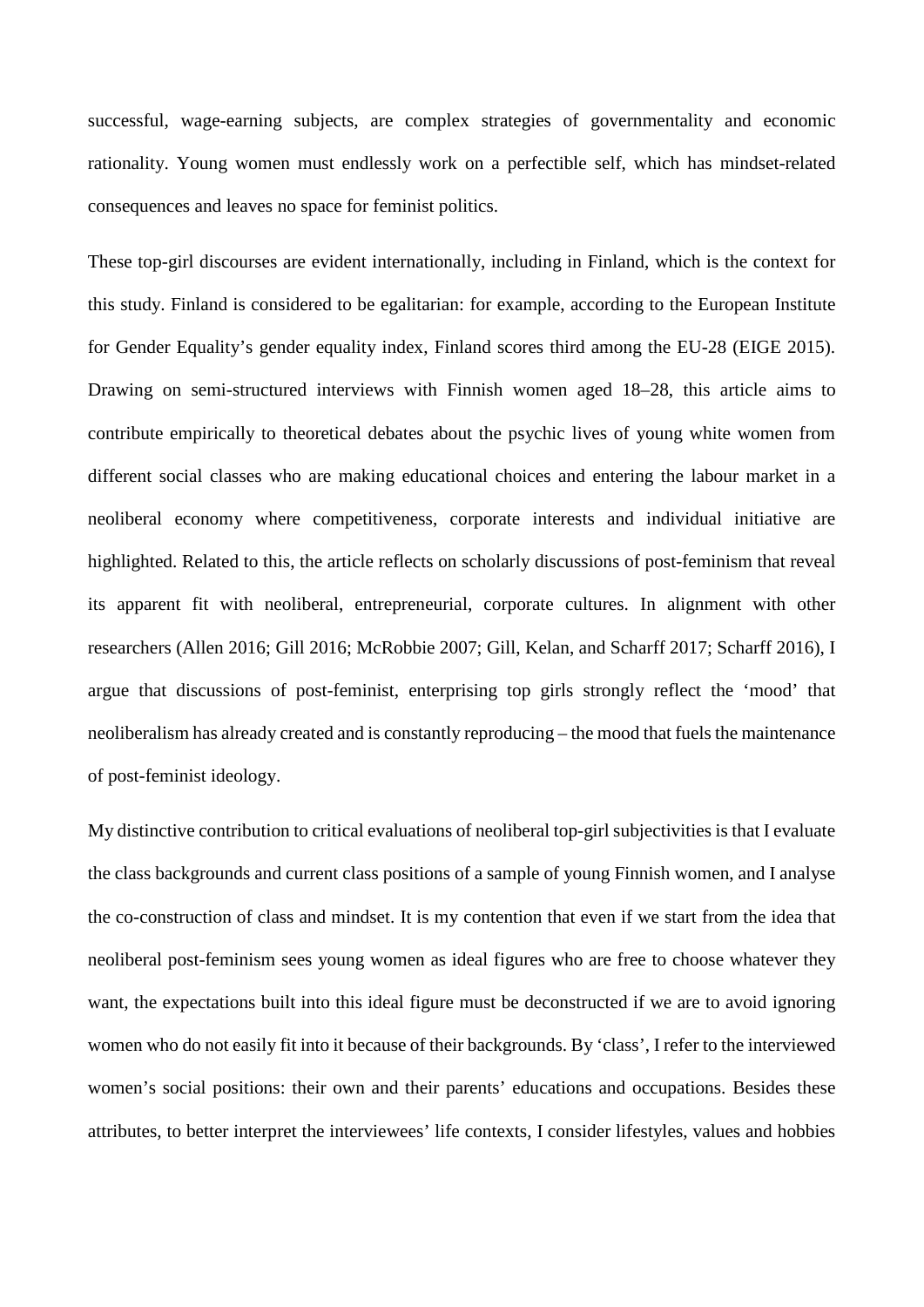– i.e. taste-related characteristics that they mention from their childhood homes and that become visible *in their relationships* with others.

According to the OECD (2017), in one dimension of class difference, namely income inequality, Finland is among the most egalitarian countries. However, income inequality between generations has increased in Finland, indicating that younger generations are facing lower earnings and harder labour market conditions than their parents. Immigrants, and even the children of immigrants, tend to face greater inequality in many dimensions than native-born Finns (OECD 2017, 8–9). Because Finland is not considered a strict class society in comparison with other nations such as the UK (although see Reay [2017] on the increasing confusion about social class in contemporary British society), class mobility is highly possible. Nevertheless, according to some studies, Finnish children most often follow the class pathways of their parents (Erola, Jalonen, and Lehti 2016; Kivinen, Hedman, and Kaipainen 2007). To evaluate possible class mobility, Bourdieusian notions of classbased tastes and capitals (see Grenfell 2012; Pomeroy 2017) are helpful for examining the class practices with which the interviewees currently live. However, my main point is not to determine and define class exclusively. It is to articulate the differences in mindset among the interviewed young women.

By explicitly examining class issues in the context of top-girl discourses and the different mindsets that the young women demonstrate, I provide a much-needed qualitative empirical contribution to research on young women in the time of neoliberal post-feminism. In line with Thomson et al. (2002, 351), I assume that 'a "can do" approach to life […] is unlikely to be sufficient in the face of structural constraints'. I also build on work by Walkerdine, Lucey and Melody (2001, 112), who assert that an exclusive focus on high-achieving girls in high-achieving schools obscures the ways in which achievement is a class-related phenomenon. Furthermore, I follow the way paved by Allen (2016), who states that although they face shared labour market conditions of uncertainty and risk in austere times, social class shapes how different young women respond to and make sense of the situation.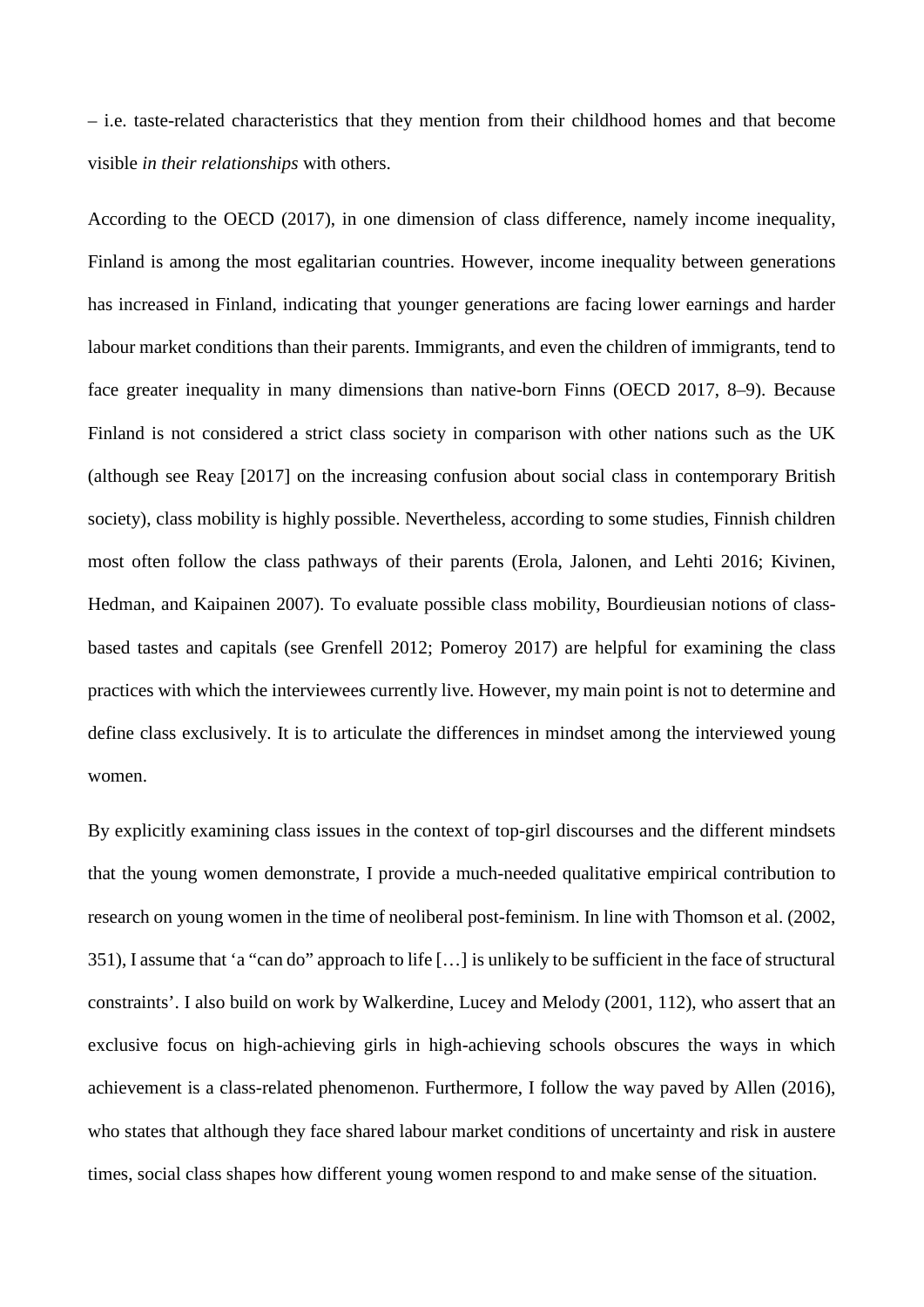#### **Theoretical background: women's possibilities in the neoliberal economy**

Finland's simultaneously egalitarian and neoliberal ethos provides a fertile ground for post-feminist thinking. Post-feminism selectively combines feminist and anti-feminist viewpoints. It recognises the significance of women's rights and equal opportunities; importantly, however, it also asserts that gender equality has already been achieved. Hence, women are free to concentrate on other, individually more important issues, such as personal success. Popular media tell 'rags to riches' stories in which a strong will and individual self-improvement are highlighted. Because everything is regarded as up to the individual, shared feminist efforts are unnecessary (McRobbie 2009, 11–12). What was once political is now *only* personal (Gill 2007, 153).

These forms of post-feminism have little in common with what Gill (2016) labels activist feminism, which aims for change by (for example) protesting against the deportation of migrants or budget cuts to women's services. There are reasons to maintain political feminism, which critiques discrimination based on gender and does not consider the anger caused by experiences of inequality to be a problem that an individual must work on psychologically. For example, in Finland, the view of equality as already achieved is a widely shared discourse, and the country has been said to practise 'state feminism'. However, the right-wing coalition of 2015–2019 laconically stated that women and men were equal in Finland, and it executed highly gendered austerity measures in response to the economic crisis (Elomäki and Kantola 2017). These measures give a reason for researchers to look at postfeminism, and the related conception of free choice, through a critical lens. This also raises questions about the common view of inequalities that happen elsewhere, such as in other countries or workplaces (Gill, Kelan, and Scharff 2017, 237–238).

Post-feminism is a highly contested topic, both as a phenomenon and as a concept. It has been understood as a backlash against feminism and as a temporal shift – as following after second-wave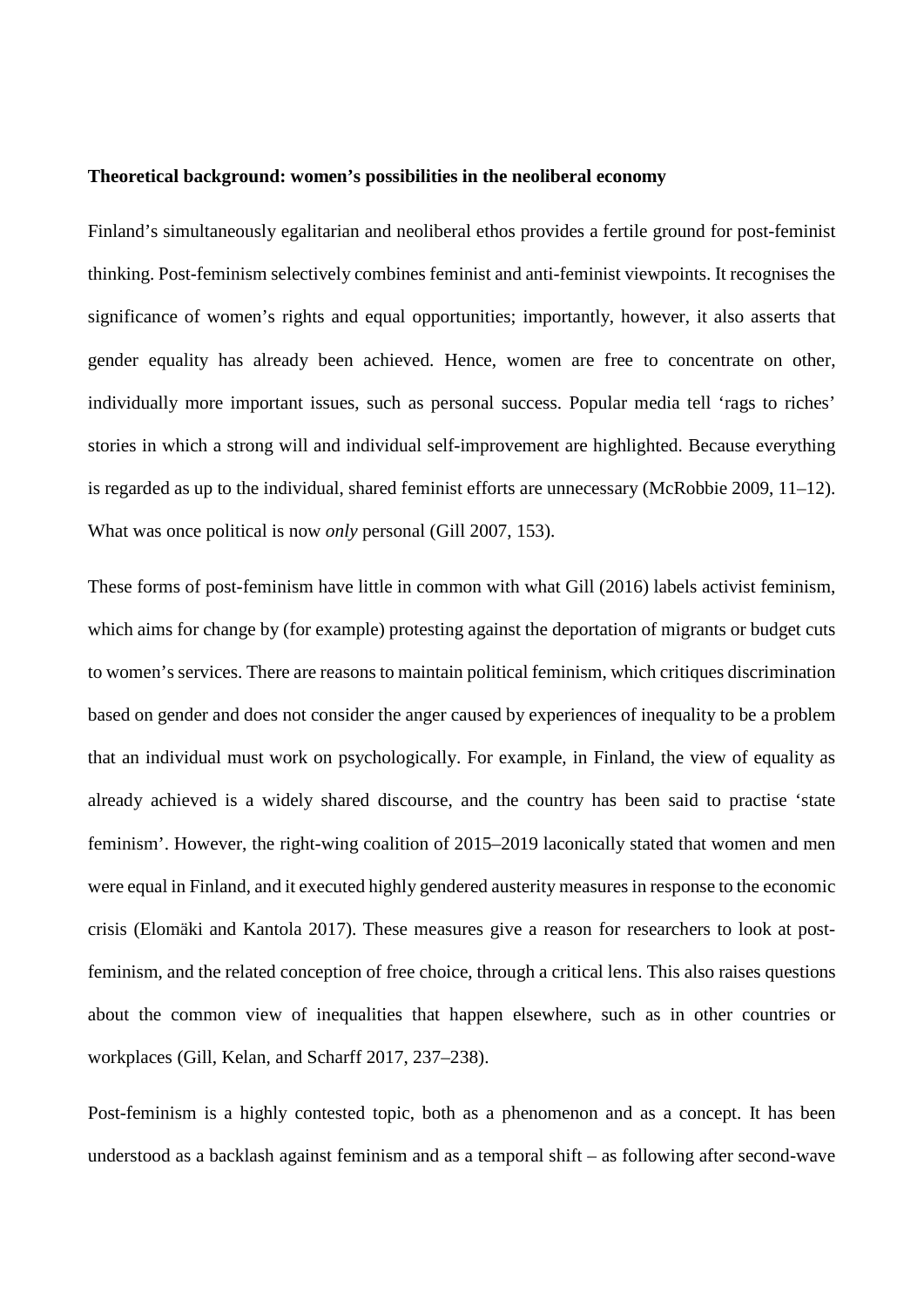feminism, as related to other 'post-movements' (such as postcolonialism), and as connected to feminism's third wave (Gill 2016, 612–613; Gill, Kelan, and Scharff 2017, 228–229). Gill (2016, 621) draws a crucial distinction between those who understand post-feminism as a way of practising feminism differently from its past version, and those who perceive it as a critical and analytical term with which to capture empirical regularities and contradictions in the world. Together with Kelan and Scharff, she conceptualises post-feminism as an object of study, and she wants to interrogate the ideas and discourses that comprise the features, or common sense, of post-feminism – such as its focus on empowerment, choice and individualism (Gill, Kelan, and Scharff 2017, 230). I take this view and also draw on several conceptions of post-feminism that place it in close contact with neoliberalism (Allen 2016; Baker 2010; Gill 2016, 2017; Gill, Kelan, and Scharff 2017; Gill and Orgad 2015; Gill and Scharff 2011; McRobbie 2007; Ringrose and Walkerdine 2008; Scharff 2016).

The ways in which young women have become defined in neoliberal discourse as emblems of a new meritocracy (Allen 2016) and as categorically privileged subjects (Aapola, Gonick, and Harris 2005; McRobbie 2007) include the view that they possess enterprising attributes<sup>[1](#page-5-0)</sup> (Gill and Scharff 2011; Pomerantz and Raby 2011; Ringrose 2007; Ringrose and Walkerdine 2008; Scharff 2016). Since young women are portrayed as entrepreneurial, agentic and individualised subjects, they are used as central figures in the neoliberal hope for upward social mobility (Walkerdine 2003). This top-girl discourse is intensified in and by media stories (Ringrose 2007). The problem with cherishing the bright and unrestricted futures of young women, and the related 'can-do' culture, is that doing so hides structural inequalities such as class, and the processes through which those inequalities

 $\overline{a}$ 

<span id="page-5-0"></span><sup>1</sup> Indeed, 'entrepreneurial' is the buzzword of neoliberal capitalism, although it is less clear what is really meant by it. Sometimes, innovativeness and the creative elements of entrepreneurship are muted, and the entrepreneurship discourse mainly serves managerial purposes to produce latently governed, obedient entrepreneurs – 'manopreneurs' (Hjorth 2005, 390).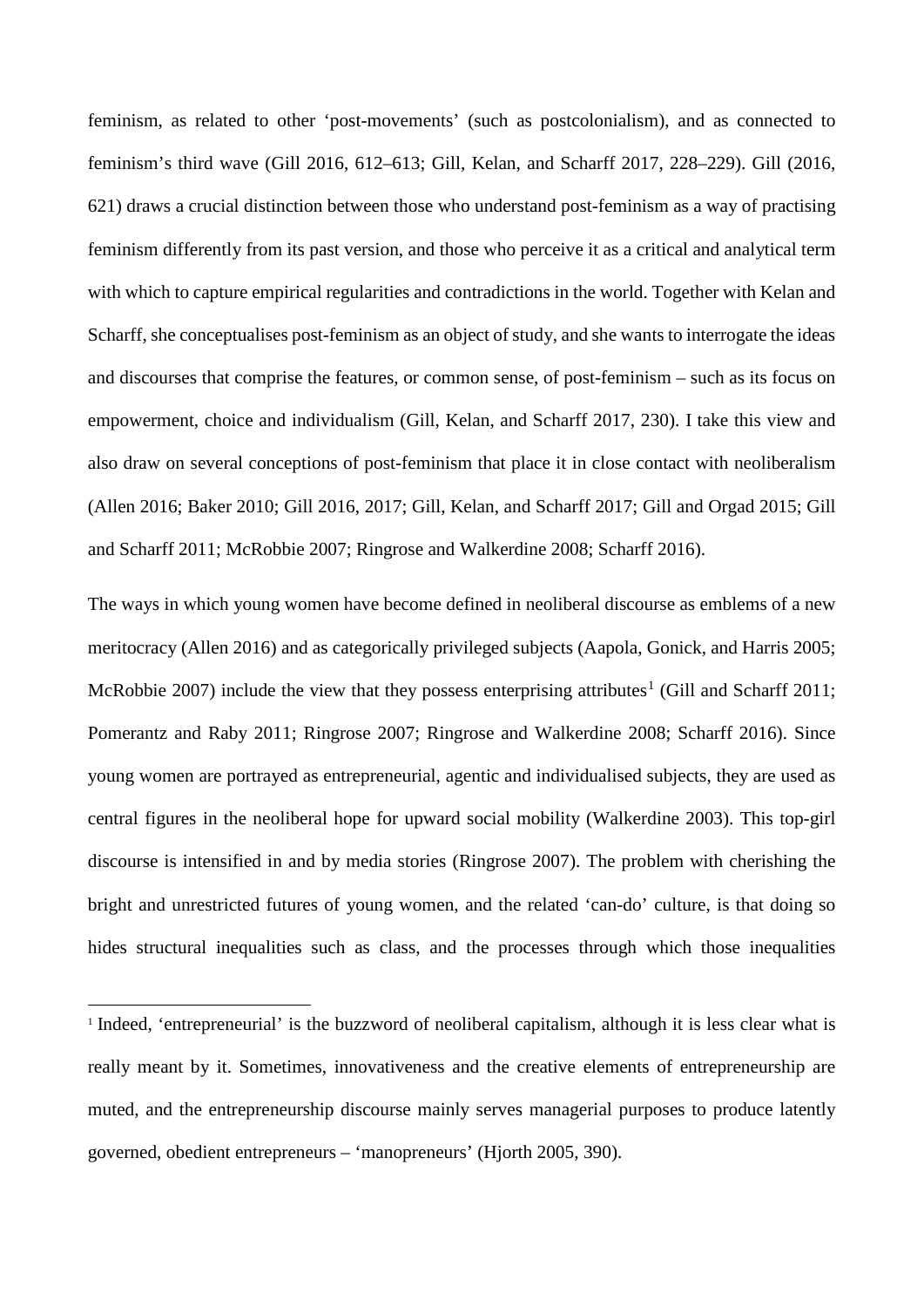intersect. Success among the supposed top girls is unequally distributed, and evidence suggests that class and gender play significant roles (Ringrose and Walkerdine 2008; Walkerdine, Lucey, and Melody 2001). Neoliberalism itself is constitutively exclusionary (Scharff 2016). For Scharff (2016, 118–119), this exclusionary nature of neoliberalism entails a disdain for laziness and a rejection of characteristics that one does not have oneself (see also Ringrose and Walkerdine 2008; Tyler 2013), in addition to a lack of empathy for those who do not work hard and achieve.

Neoliberal subjectification includes internalised self-responsibility and self-governance (Rose 1990). Combined with the public discourse that young women win while boys suffer and fail (Griffin 2000; Phipps 2017; Pomerantz and Raby 2011; Ringrose 2007), this may result in exhausted and anxious subjectivities among women (Baker and Kelan 2018, 70). Indeed, the current period has seen the rise of health hazards that are different from industrial workplace accidents: today's injuries are mental (Gill and Pratt 2008; Silva 2013). This situation certainly results in the need to engineer one's own affective states. The required psychological register includes aspiration, confidence, resilience and happiness, and excludes anger, insecurity and anxiety (Gill 2017, 610; see also Ikonen & Nikunen 2018).

Gill (2017) proposes that future post-feminist discussions should engage precisely with the affective and psychic life of post-feminism. She also suggests that class and other, more intersectional perspectives on post-feminism are needed. However, class analyses using a post-feminist framework are scarce (for an important exception, see Allen 2016). Here, I aim to develop an empirical analysis of class dynamics and how they are lived out in a historically specific context, as suggested by Brah and Phoenix (2004, 76) and called for by Gill (2017, 612–613).

## **Research questions, data and context**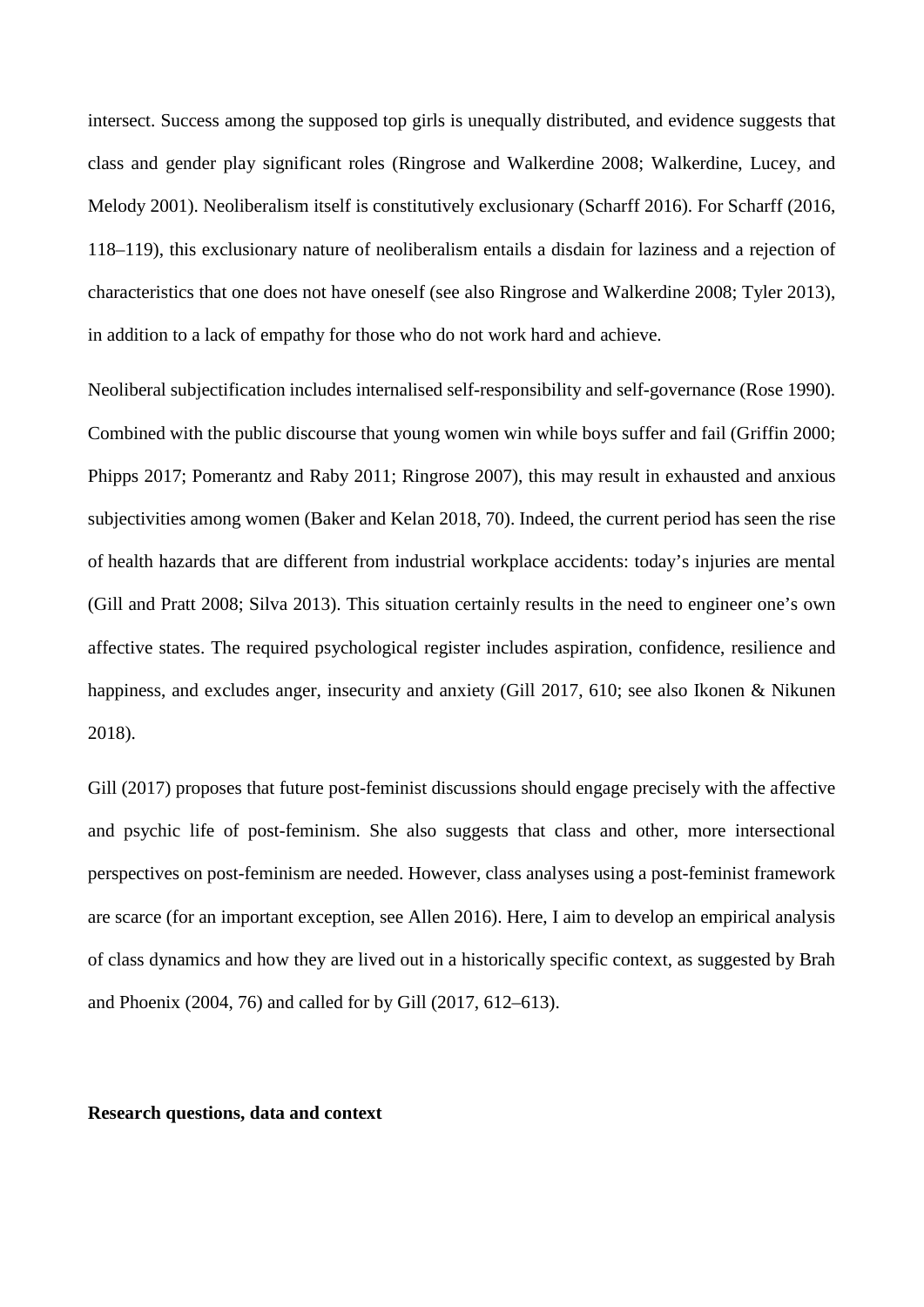It is with this view of neoliberal post-feminism that I approach the dynamics of young white Finnish women's class positions and mindsets as they are expressed in interviews. The idea of concentrating on their performances and mindsets originated from theoretical debates (reviewed above) in which young women appear as ideal subjects of neoliberal societies, related post-feminist discussions, and existing critiques of the notion that this positioning of young women is exclusively advantageous. A further (and related) reason for my interest arose from my reading of interview transcripts (which I will present shortly) and from my rough initial analysis, in which I categorised the interviews according to their expressions of mindsets and actions related to the prevailing neoliberal discourse of entrepreneurship. I discovered that the young adults who demonstrated the most entrepreneurial mindsets – in the sense of purposefully taking the initiative, being self-responsible, planning their career steps, developing useful skills, and building themselves into marketable packages – were almost exclusively women. It also seemed that there might be differences that followed classed paths.

Taken together, these findings called for me to dig deeper. In order to make an empirical input into the topic of the neoliberal top-girl discourse, I constructed a detailed analysis of the mindsets and class positions of female interviewees. I asked whether and how their class backgrounds had shaped their current positions, and how the (dis)continuities between their childhood and current class positions intertwined with their reflections on their own mindsets during this period of post-feminist neoliberal entrepreneurialism.

I used the interviews from our research project 'Division into two? Work and future of young adults'. In this project, we conducted qualitative interviews with 40 young adults (aged 18–30) from Tampere, Finland. In this article, I use the women's interviews only. Thus, the data consists of 28 interviews with women aged 18–28. All the women interviewed where white and had been born in Finland. In the Tampere region, the share of persons born abroad was 5.2 per cent in 2016 (Statistics Finland 2018), the year when we conducted our interviews. These foreign-born individuals were mainly white people from Russia and Estonia. Although the share of foreign-born persons is increasing, the low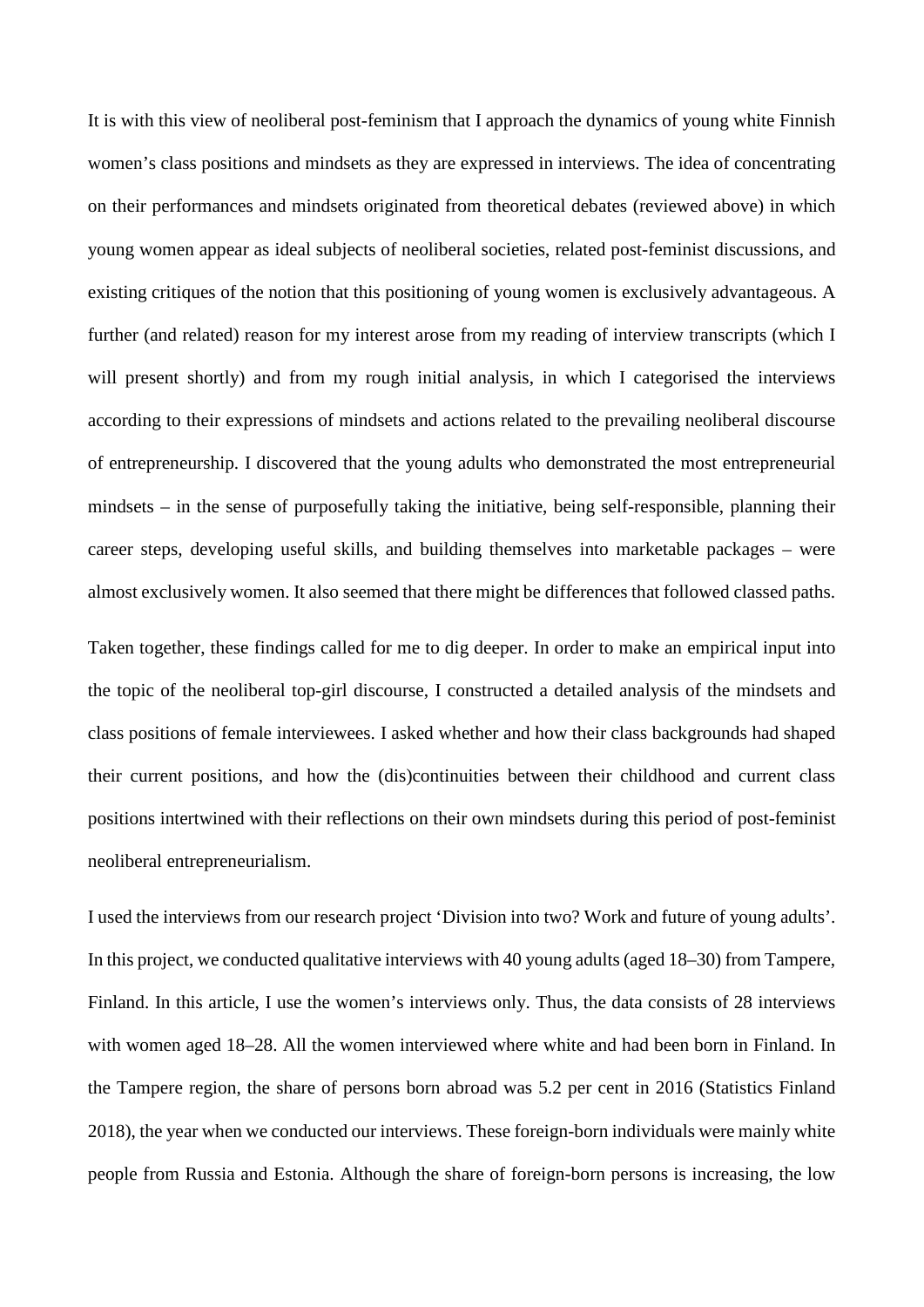numbers may explain why no foreign-born women responded to our call for interviews, even though we distributed it widely. Our data included a few men who had been born abroad or who had one or two foreign-born parents, but no women. Obviously, being white is a privileged position that can offer some protection to an individual despite her class position.

We aimed to reach participants from various social backgrounds, as the research programme of which our project was part sought to understand Finnish society's perhaps increasing social polarisation. Thus, we aimed to reach diverse participants, ranging from those who were under threat of social exclusion to those who might become future stars according to the logic of Finnish and EU youth policies (see Nikunen [2017] for a textual analysis of classed and gendered subjects in youth policy documents). We found our participants by using networks and email lists from universities (where we interviewed social sciences, humanities and management students) and polytechnics/colleges (where we interviewed nursing students), as well as contacts in educational and employment services for unemployed people who might or might not have vocational-college degrees. To reach young people with an enthusiasm for entrepreneurship, we also contacted entrepreneurship events and support agencies. We used our research group's personal networks to find participants who were employed (in working-class or middle-class jobs) and thus would not be on the lists of any educational or employment institutions. Consequently, the purposefully selected sample included people who were active in the labour market, in entrepreneurship, or as university/college students. However, we also interviewed people who were unemployed and had no education beyond compulsory schooling. The sample was not intended to be statistically representative, but rather theoretically appropriate. My aim was to study whether well-educated, high-achieving girls are best positioned to meet the challenges of the neoliberal economy, or whether this discourse would become more nuanced if we were to listen to a more diverse group of young women tell stories about their own possibilities <sup>[2](#page-8-0)</sup>. To

<span id="page-8-0"></span> <sup>2</sup> Elizabeth Blair (2017) took a slightly different course: she purposefully chose only 'top girls', to evaluate how the discourse of successful girls was translated and transformed in everyday life.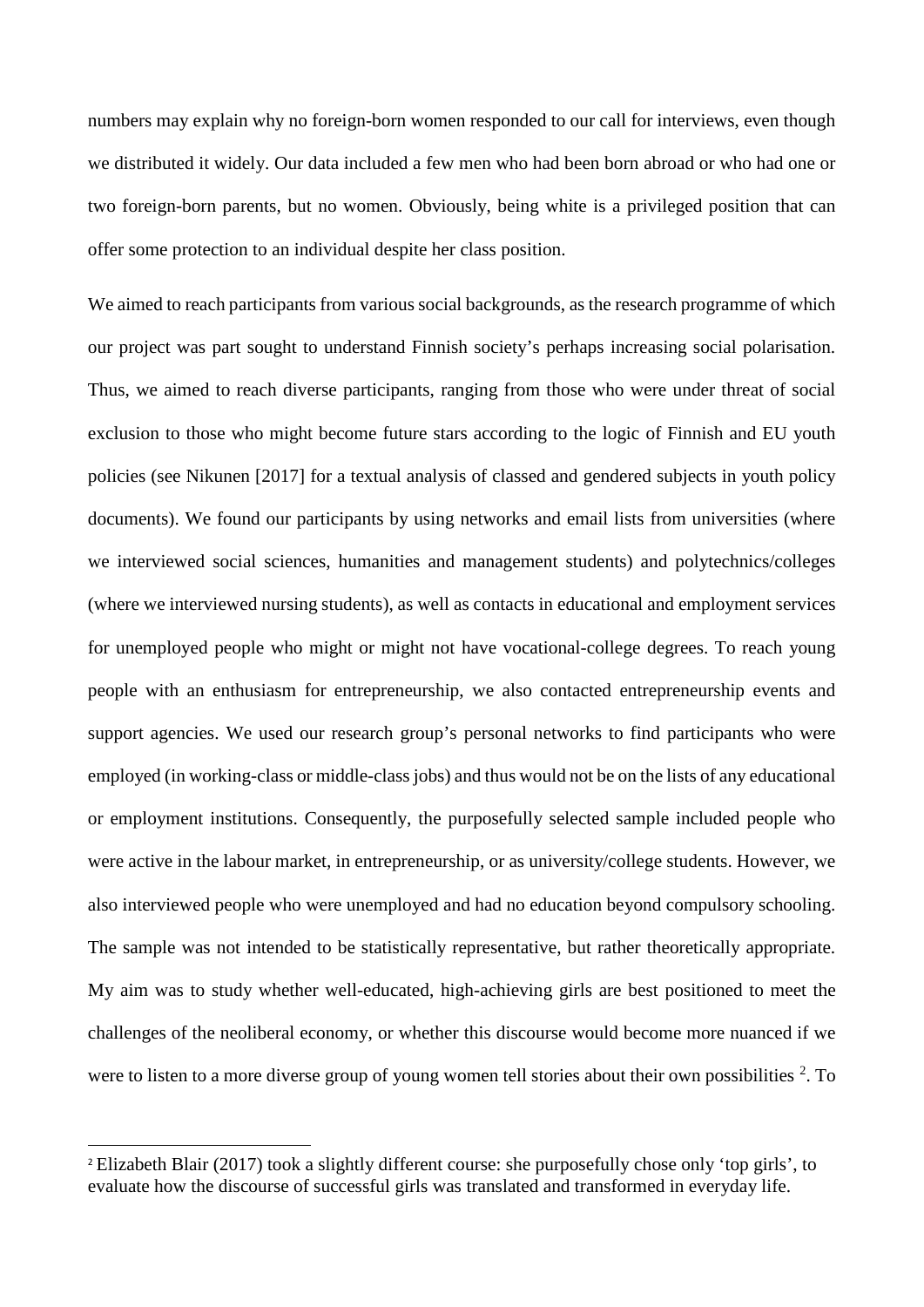understand the dynamics, my smaller number of selected interviews, relatively open structure and smooth interactions produced rich data, enabling a careful analysis of individuals' paths and thoughts (e.g., Baker and Edwards 2012).

The interview themes included the interviewees' life histories; their work situations, education and intimate relationships at the time of the interview; future plans, hopes and fears; their conceptualisations of a good life, success and failure; and expectations set for young people in working life. The semi-structured, Finnish-language interviews lasted 20–90 minutes each. They were digitally recorded and later transcribed verbatim by a trustworthy commercial firm. I have translated in English the parts I quote here. For the purposes of this article, the women's interviews were analysed first by categorisation according to class, as previously explained, and then through a close interpretative reading of the categories in terms of how the women in each category reflected the interview themes, from which the analytical codes were drawn (e.g., Boyatzis 1998). As this study takes the view that meanings are constructed through language and within a particular context, a discursive approach was adopted, and the meanings constructed around these themes were analysed (e.g., Wetherell, Taylor, and Yates 2001).

## *The national context*

There are two educational routes in Finland: the prolonged academic route via general uppersecondary education to higher education; and the practical route from comprehensive school and vocational training to early labour market entry. Importantly, these routes are not mutually exclusive (Aapola-Kari 2012). Free, high-level, highly inclusive education has been the key to Finland's success. Even university-level studies are provided without tuition fees for students from EU countries. However, qualitative research shows that class, as a social and cultural issue, is still manifested in the experiences of working-class female university students (Käyhkö 2015). In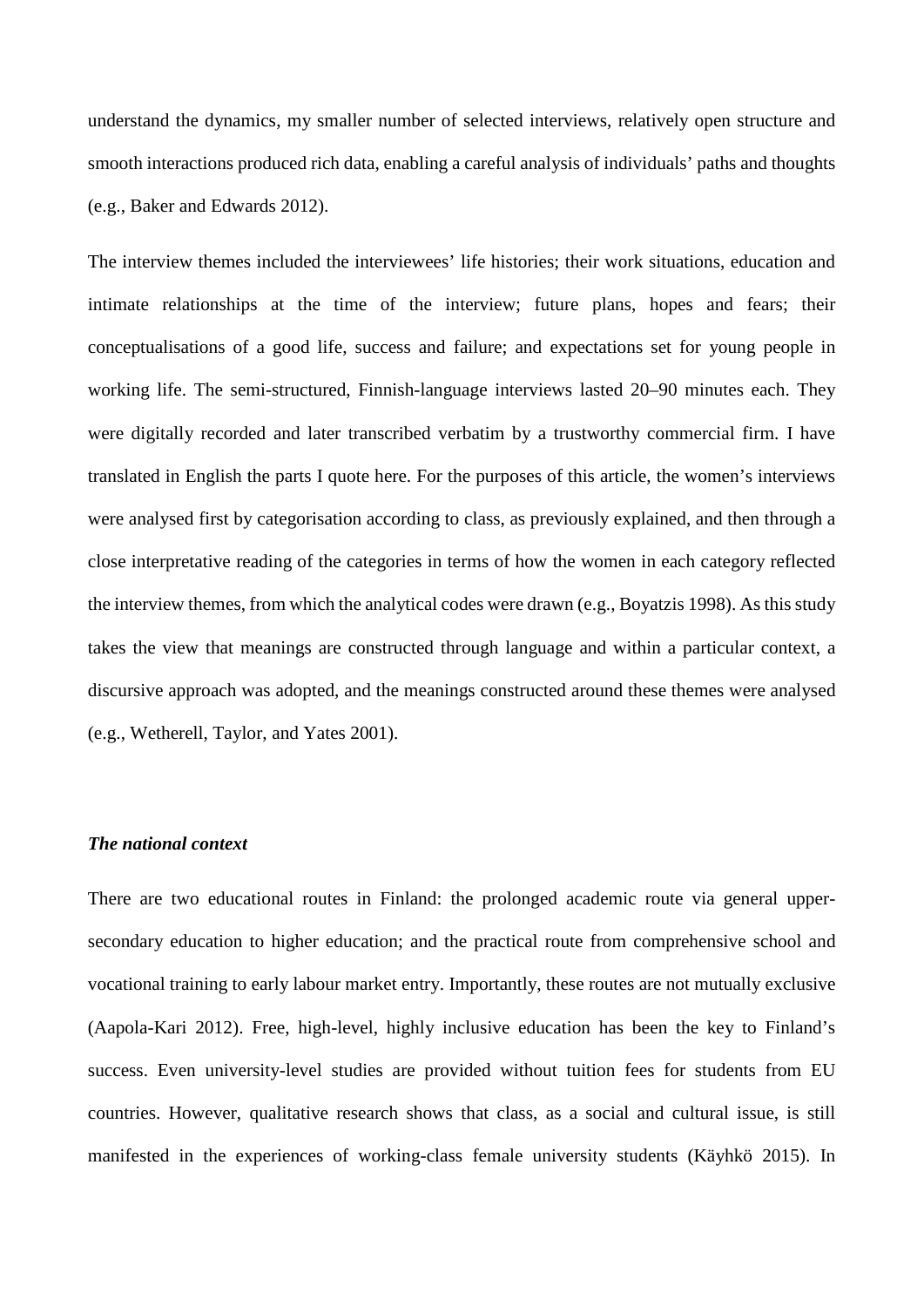addition, there is a threat of increasing inequalities in a time of neoliberal austerity with measures such as restricting student allowance to 48 months for those who are enrolled in a 300-credit programme leading to a Master's level degree. This is a reduction of 5–10 months compared to those who have started their studies some years earlier. (Kela 2018.) These restrictions on state support include the risk that one's origins and the resources of one's childhood home will continue to have an impact in later life. In addition, the abolition of entrance exams of many university faculties  $-$  a measure to encourage young people to enter university sooner after their baccalaureate – have highlighted the significance of college success. One more measure to reduce the gap years and other periods of 'drift' is the legislation according to which certain amount of study places must be allocated to those who apply for secondary education for the first time. Students with cultural capital – such as a stable home life, and well-educated parents who can guide their children towards 'correct and useful' choices – have an advantage compared with young people with less cultural capital. Social (im)mobility is created through politics and policy interventions, including in Finland (see e.g., Berisha et al. 2017; Tolonen 2008).

### **Class (dis)continuities and post-feminist mindsets?**

As described earlier, I evaluated the interviewed women's class backgrounds according to their own and their parents' educations and occupations. In the few cases of hybrid backgrounds – such as where one parent had a university education and a corresponding job, while the other did blue-collar work – I looked at the lifestyles, values and hobbies (i.e. taste-related characteristics) that the interviewees mentioned from their childhood homes. For example, one interviewee spoke about the cultural leisure time activities in which she had participated with her middle-class mother, while she had not participated in her working-class father's hobbies and values to the same degree. Thus, how the interviewee interpreted her childhood home, often in relation to her peers, was important for my research goals. However, class was an interpretational issue in these cases.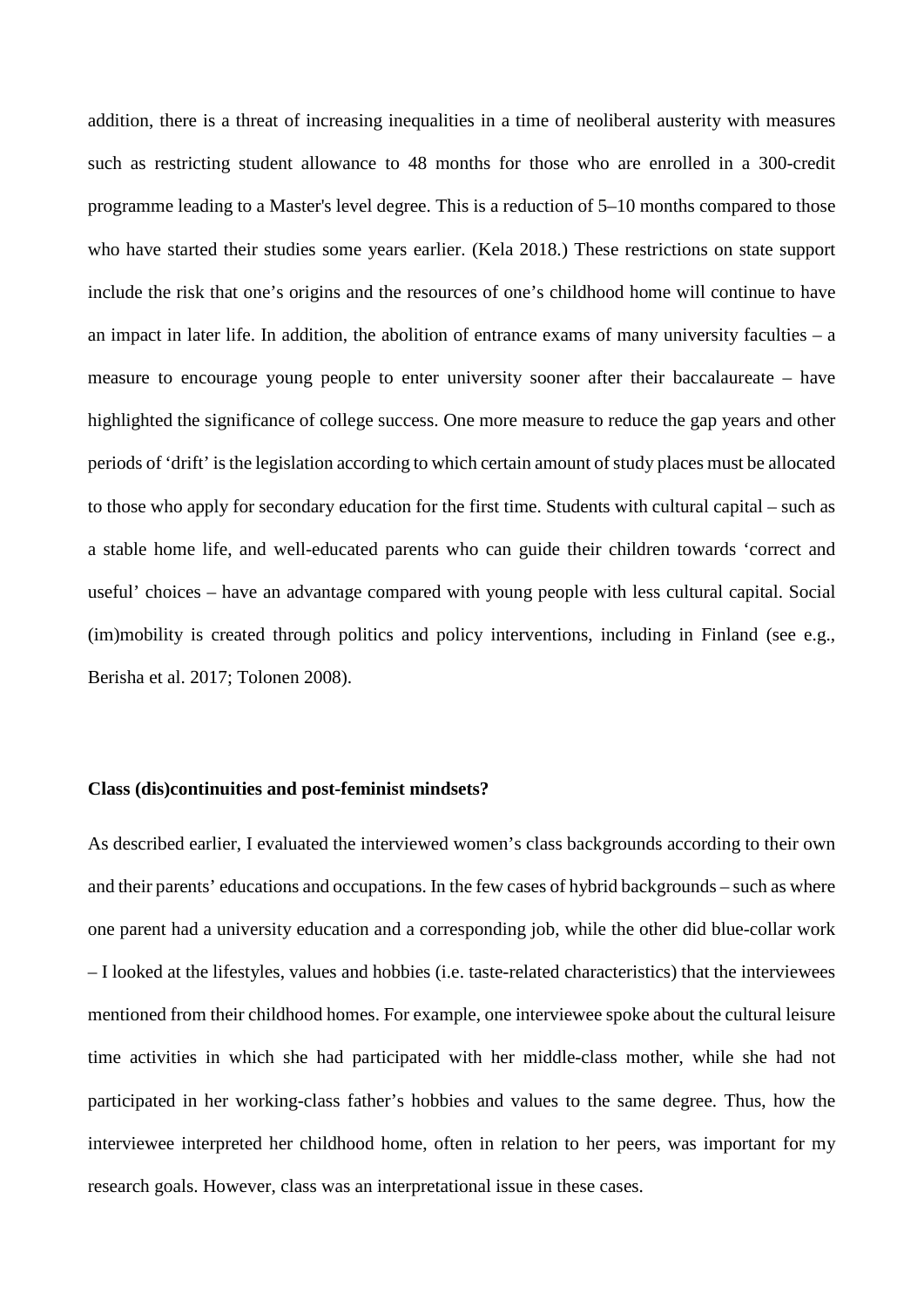To begin teasing out class, I formulated a two-by-two class matrix. Out of 28 women interviewees, nine showed class continuity within the middle class. Similarly, nine showed working-class continuity. Upward mobility from a working-class background to the middle class, in terms of chosen education, was seen in six cases; conversely, four interviewees were currently in positions that resembled the working class, despite having middle-class backgrounds. It is important to keep in mind that the categorisation should not be understood as stable, and these numbers are just one way to portray what the data includes. In what follows, I analyse these categories to examine whether we can find some of the dynamics through which neoliberal post-feminism is lived out.

## *Middle-class girls living out post-feminist subjectivities*

In this data, the young women who had followed the middle-class track into which they had been born were university students. Most often they had a history of international mobility and had not had several gap years after secondary school. They had learnt which attributes and experiences might be useful for future employability, and they had also been provided with valuable alternatives from which to choose. They expressed confident mindsets, but also an anxiety that was sometimes rather deep, despite their seemingly bright futures.

#### *Worries*

Anxieties about getting employment were discussed: as humanities, social science or management students, they would not be graduating into predetermined occupations, but would be forced to market their skills. They also experienced pressures from society to find employment effectively, and they recognised the pressures faced by successful female figures in neoliberal capitalism. For example, Sophia, an upper-middle-class university student, pondered the pressures she felt as a young woman: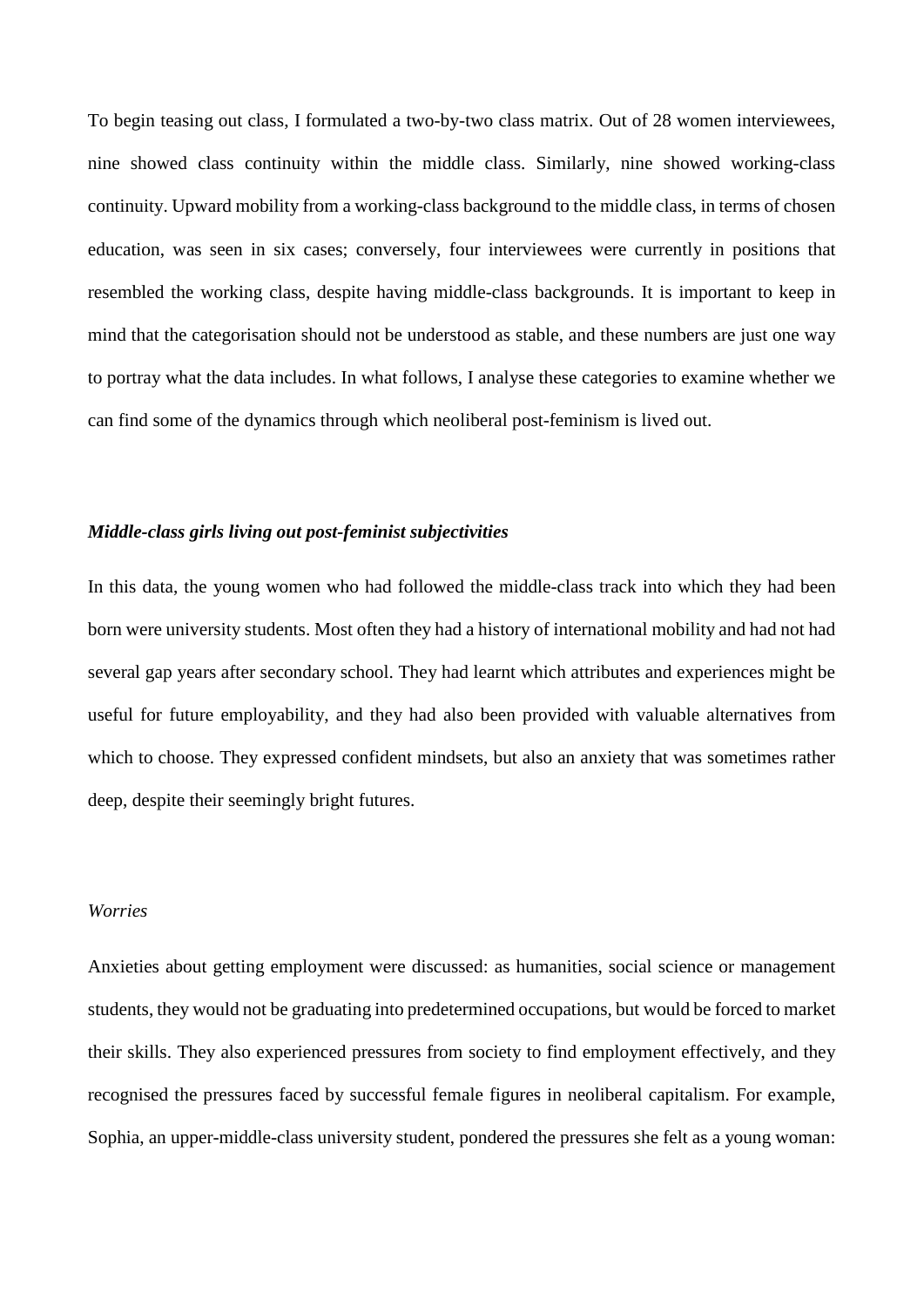Even the media and such bring many types of pressures, concerning looks in particular, that you should always be groomed to perfection, and somehow it seems to be ok to critically surveil women's appearance. So, you have pressures concerning appearance, and what is also appreciated is your intelligence and education. But then again, it sometimes feels like things that are expected and wished from you, they are used as a weapon against you, that these highly educated young women are too choosy and they are this and that. So, for me, the issues those pressures raise are very controversial. There is not one clear ideal of a perfect young woman. (Sophia, 21-year-old university student)

These young women must constantly balance success and the maintenance of their mental well-being. Even those who have previously considered themselves well balanced seem to learn to feel stress as they progress with their studies and their views of the future. It may be that, for some, it is stressful to understand that their secure background does not guarantee a secure position in the future. They must give up their careless, confident attitudes.

## *Being confident about their assets*

Despite their unknown futures, middle-class interviewees described their situations and views of the future in positive terms that were in alignment with the top-girl discourse. They were self-responsible, hard-working and determined; they had self-confidence, and thus they had the courage to be hopeful, throw themselves into novel opportunities, keep their minds open to several options, and actively look for innovative paths.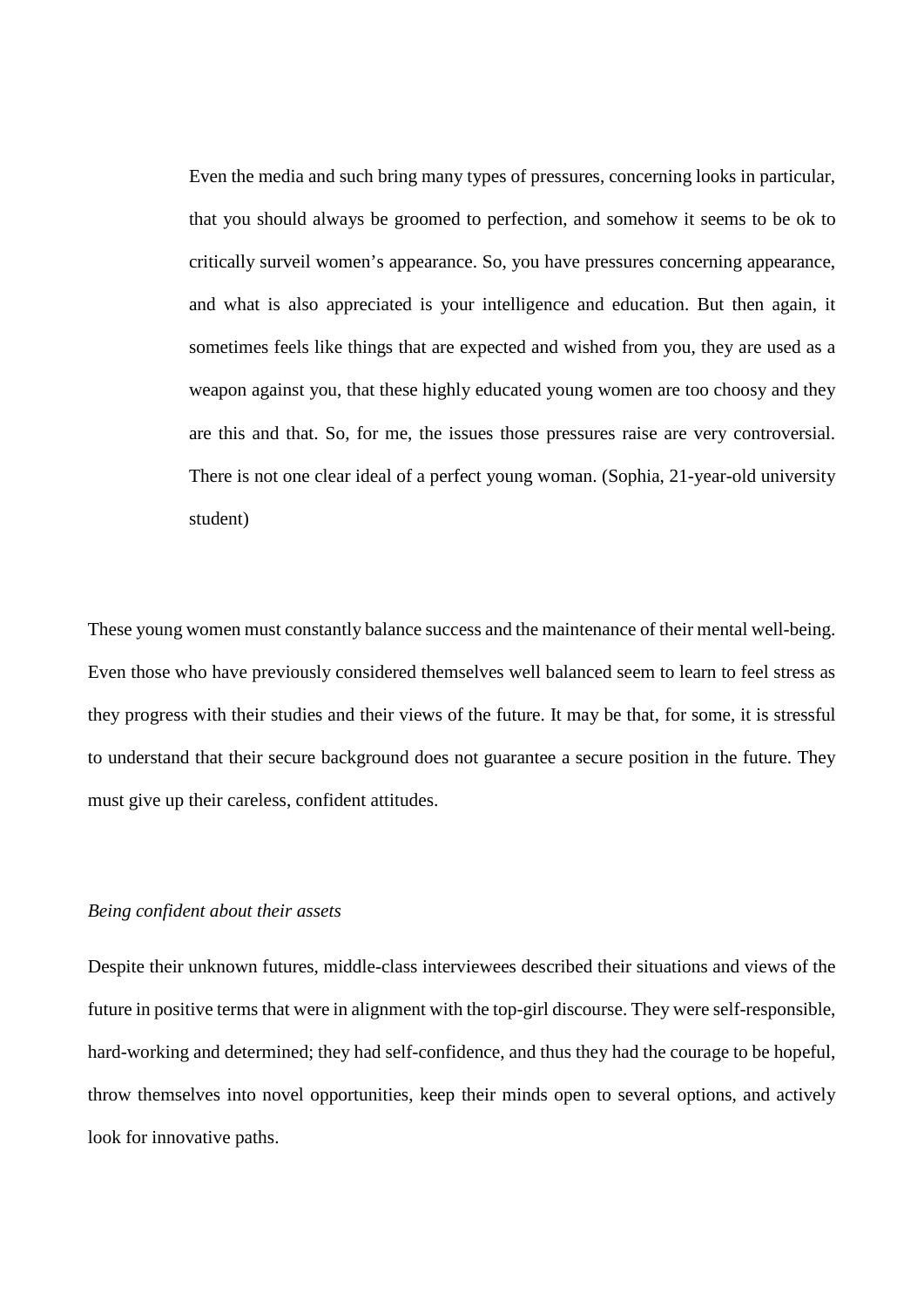A few young women expressed their desire not to get stuck in just any job, but to proactively seek new challenges. This mindset, demonstrated below by Lisa, makes it considerably easier to live with an insecure future, and it also perfectly reflects the entrepreneurial mindset expected from future workers.

> I wish I had a career and was able to get ahead and not get stuck. […] I wouldn't care about temporary jobs if only they were meaningful and helped me forwards. (Lisa, 21 year-old university student)

The entrepreneurial mindset also gets rewritten, or tuned (see Ikonen & Nikunen 2018), in the sense that although women with secure backgrounds are obviously active and forward-looking, importantly it is not mere riches they are striving for; rather, they want some kind of spiritual meaning in their work, which will give rise to well-being.

> I think it's best not to take school or anything too seriously. […] What means more for me is mental well-being. […] But it may be because I have never had a situation in my life where I needed to think in a grocery shop, for example, what I can and cannot buy. I have never lacked anything. (Emily, 21-year-old university student)

As Emily recognises above, a privileged background helps one to trust oneself even in insecure times (see also Allen 2016). However, Emily was a rather rare example, since most showed unease about such 'light-hearted readiness to not take the self too seriously' (Gill and Kanai 2018, 318).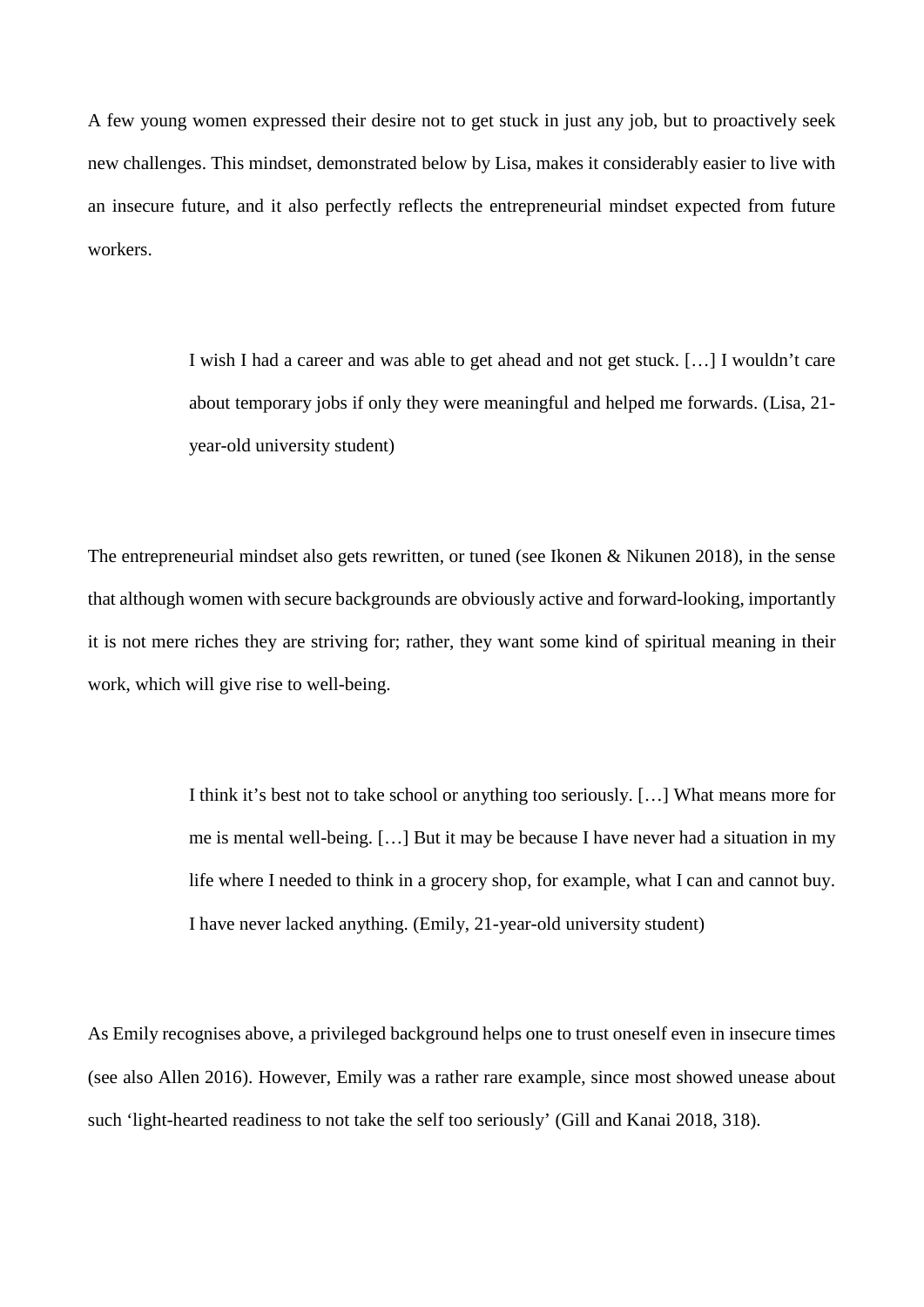#### *Middle-class visits to the working class*

The women who came from middle-class families but were currently in working-class positions in terms of work or education – which is not to say that they now had a working-class identity – seemed to have been able to take that route because of their backgrounds. Their backgrounds had allowed them to gather economic and cultural capital that made it relatively easy to believe in themselves, their skills and their potential for whatever they might enter in the future. Therefore, a step downwards in their current position in the class hierarchy was firstly seen not as a failure, but as a well-managed and individual choice, and secondly was not seen as a final destination, but as time out to prepare for something else.

## *Deciding the route by which to become successful*

Here Betty, an interviewee from the upper middle class, talks about her route after secondary school. She is currently completing a degree that she knows will not be her ultimate focus – but what that ultimate focus will be remains unclear.

> After secondary school, I didn't want to be a person who just starts studying something because you have to, because at that point I didn't know, although I am interested in studying, but I didn't know. […] Then my [riding] coach started a riding school and asked if I wanted to train young horses there. […] She asked whether I would like to get an education in that sector and offered me apprenticeship training. (Betty, 22-yearold apprentice)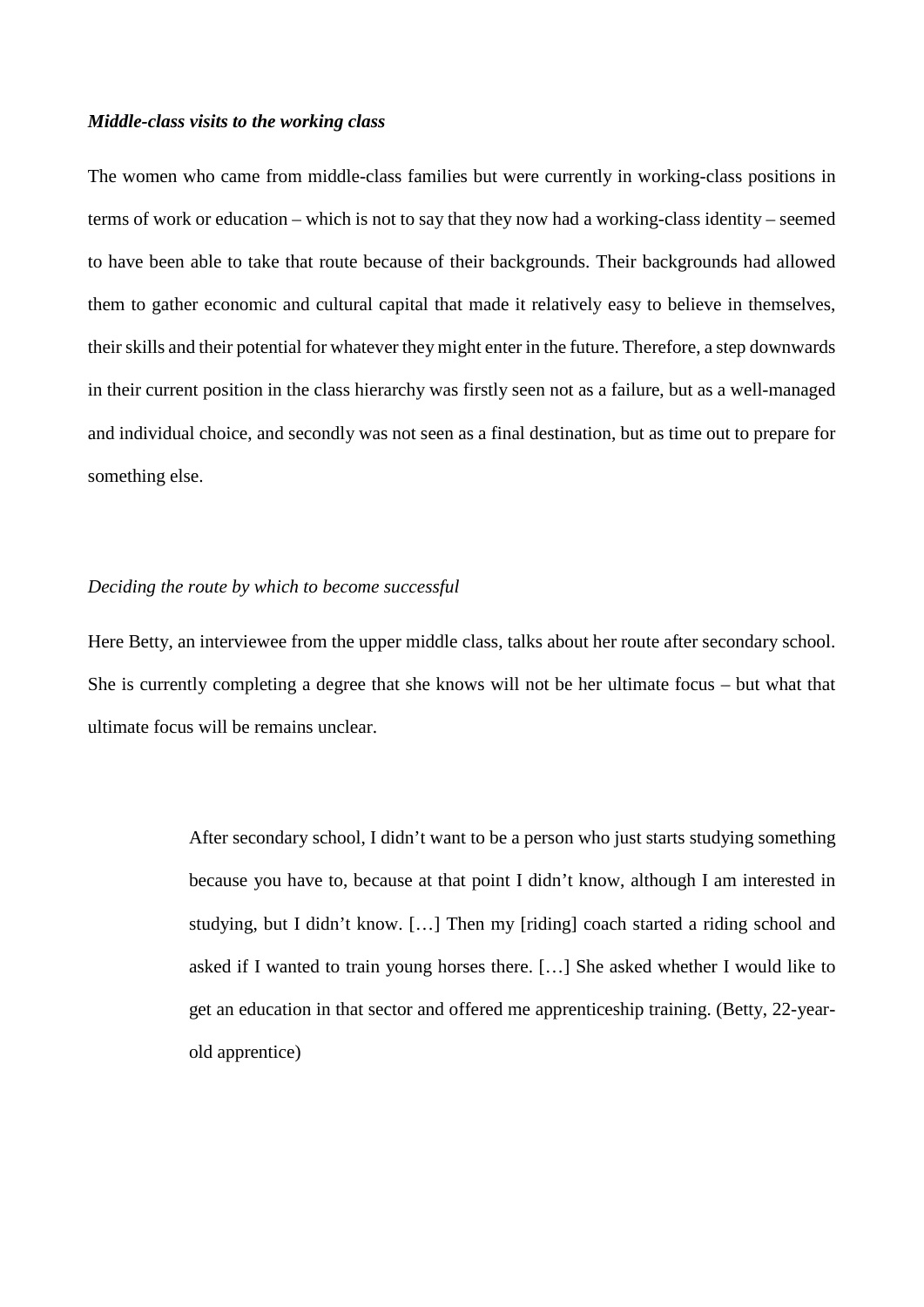Emma, for her part, gave up on her university application, despite her upper-middle-class parents, because she felt too stressed. However, college studies are easy for her, and she therefore aims to apply for demanding jobs in her sector.

> I got into nursing school very easily. […] There are many different job possibilities. [...] There are always more specific positions in university hospitals, so I'm more interested in working in them. […] It was a tough decision, to only go to a college. In secondary school, I studied a lot of maths, chemistry, physics, all that. And first I aimed to become a medical doctor, but I had to admit that physics and chemistry simply were not for me, and I wouldn't take the stress of the entrance exams. (Emma, 21-year-old nursing student)

Even though women with middle-class backgrounds have good reason to believe that they can become successful in their work, which may differ radically from that of their parents, there are also worries over lengthy 'drifting' periods and getting stuck in a job that was meant to be temporary. They know that they have assets but they do not know how to use them, and choosing a subject area may cause anxiety. Laura says:

> I'm maybe a bit stuck there [her job in a café], but I will, I'm waiting for the motivation to study. […] This spring I will apply somewhere; I've just not decided where yet. I've always been interested in psychology, but it is so hard to get in there, and when you're working, the problem is how to find time to read [for the entrance exam]. I've not decided 100 per cent if I will apply properly this year. It will be psychology or business economics or something like that, but anyway, now I've thought about starting my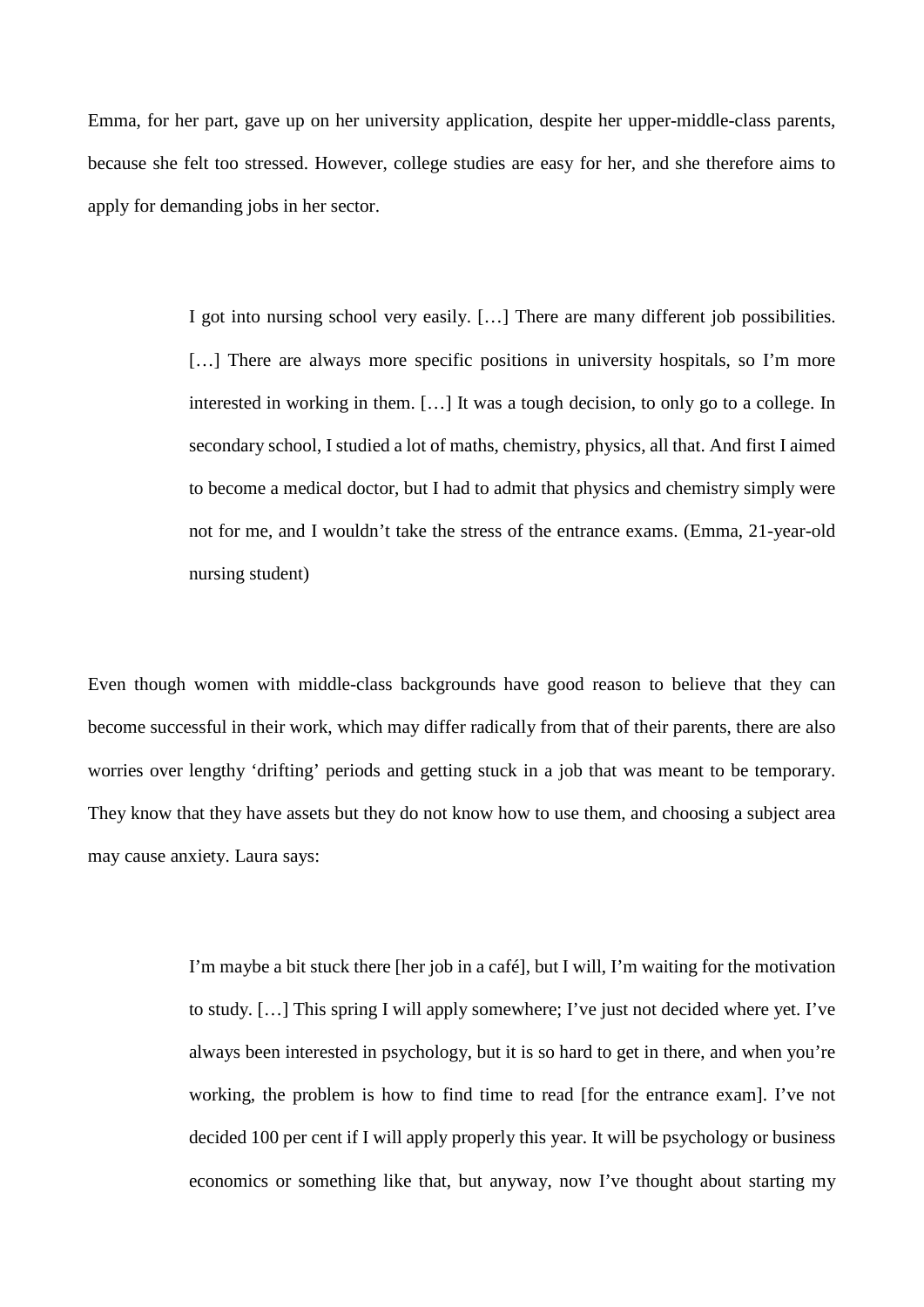studies. […] I want to be successful in the sector I choose; I just don't know yet which sector I will choose. […] I feel like I want to get ahead in my life, and of course I could influence that myself, but because I have a good workplace, it's somehow hard to leave. (Laura, 21-year-old service sector worker)

#### *Looking outside the box*

Women from middle-class families who have not immediately followed their parents' paths show a rather special mindset among the participants. Although they currently are in working-class positions in terms of their job or education, they show a willingness to 'look outside the box' to understand the world and exceptional decisions, even different decisions from their own. This is especially well described by Betty:

> Academically, I have never done anything reasonable. […] But I don't think there's anything I couldn't fix later in life; the doors are not closed. They are open as long as you have a strong will for something. […] Maybe my foremost dream would be to do work that has meaning. I'd rather, like, clean oil off rocks somewhere than be a riding teacher, because it is more important. […] At school they should speak more about social problems, and not just parrot 'study now and then get a good position and money', because it will not necessarily continue forever, the system. (Betty, 22-year-old apprentice)

Interestingly, their middle-class background had provided these women with the classed, confident mindset that is taken for granted in post-feminist discourse (see Gill and Orgad 2015), and it also had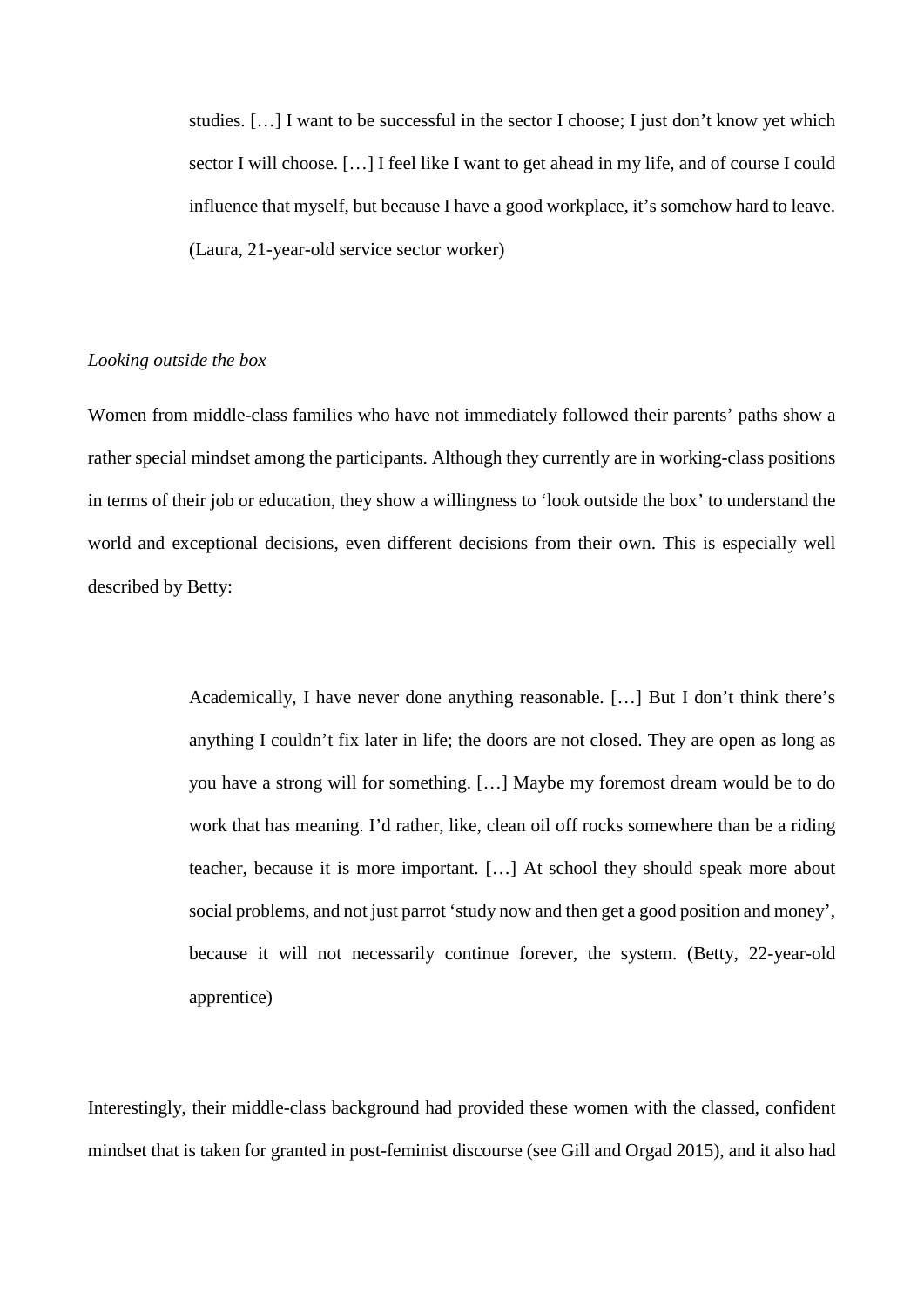given them support to deviate from the standard route – partly because their parents had accepted their choices. They even seemed to be able to ignore gendered expectations and performances. While middle-class young women recognised gendered expectations (as shown in the quote from Sophia), these women did not speak much about the meaning of gender. One possible interpretation of this comes from the post-feminist framework. As young women, they face no constraints, whether caused by gender or by other attributes, and they are free to choose anything, even exceptional alternatives.

## *Working-class youth learning to become middle-class top girls*

Those who were rising from a working-class background into middle-class positions talked about having supportive parents, or parents who did not intrude unhelpfully. Their parents had given them no special reasons to rebel against them in terms of education or career choices. Women with working-class backgrounds mentioned several reasons for choosing education. Norma tells an illustrative story:

> I grew up on a farm, and we don't have any academic background, but for me, university was somehow sufficiently far away to aim for and desire, so it was very clear that I wanted to go to university. And at that time, I was very active in the association for Finnish secondary-school students, so I made friends from wide circles, and everybody from there was academically oriented and so on. And it was exactly what I wanted. […] I knew that the farm was not enough for me. […] I have parents who support me, and it comes very powerfully from them that you can do whatever you want. You just have to find out what you want most. And my time in the association for Finnish secondaryschool students made me, it kind of opened a new world to me, so that I understood I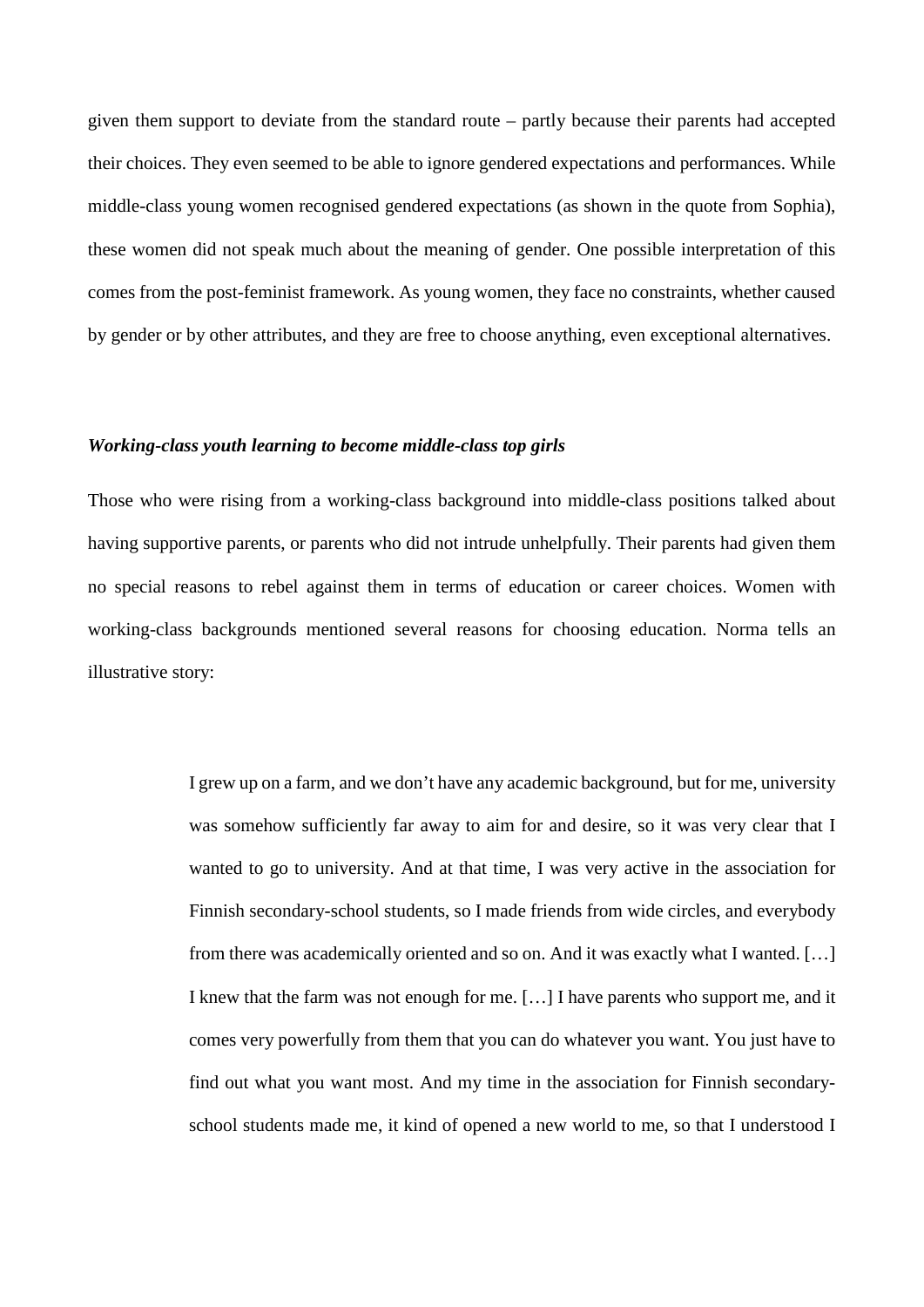can aim for more and higher and so on. Thus, I took on that culture and everything. (Norma, 22-year-old university student)

With a certain attitude and a favourable environment, there are no obstacles to prevent one from going from a childhood on a farm to a university and becoming a high-achieving girl in Finland, a country where EU citizens do not need to pay university fees and where the university network is regionally comprehensive (Käyhkö 2015). There are differences in students' needs to take out student loans, however, and there is an assumed hierarchy among the universities and the subjects studied (medicine, law, economics and certain technical subjects at the Helsinki universities are the most highly ranked). Therefore, leaning on Käyhkö (2015), my argument here is that class background makes some difference in how the interviewees think about their university studies and their futures.

For those from the working class, starting university studies is already an achievement. In line with the post-feminist top-girl discourse, some of these women eagerly embrace all the opportunities they can make use of during their studies. For example, they consider international mobility a useful opportunity if used wisely, as Leanne describes:

> I thought that it is an excellent opportunity to go abroad now, through the studies. The core reason for me to go there [her exchange university] is the university, and that I'm going to study there. […] So I'm not just travelling to a foreign country without doing anything there. The school is a good reason [to go abroad]. But of course, I expect it to be very useful in a sense, you can distinguish yourself when you have visited a slightly more special place. (Leanne, 22-year-old university student)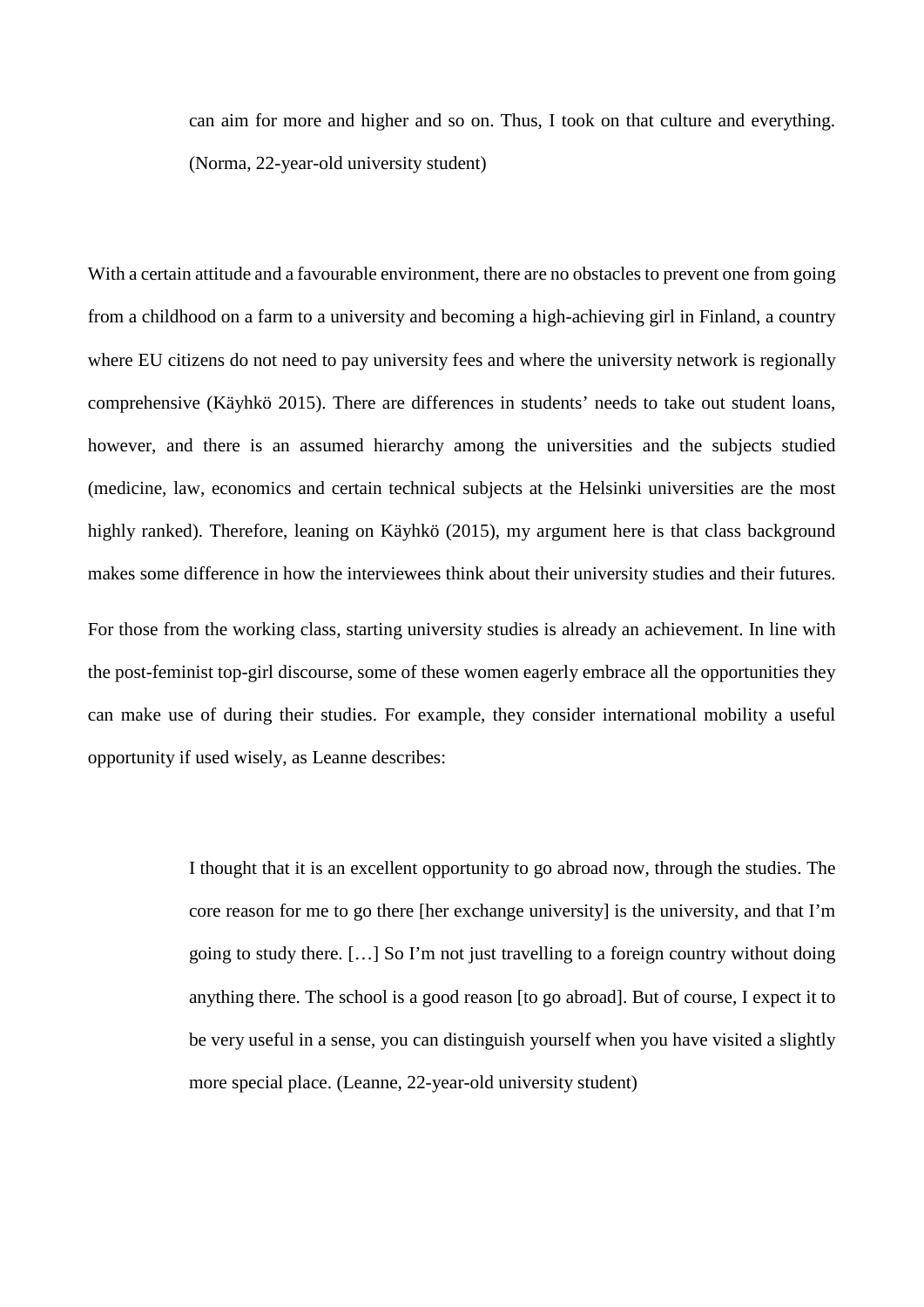#### *Self-doubt as a toxic state*

Besides the storyline of aspirational agents who make good use of the opportunities they are given – i.e. who learn the top-girl mindset – there is a story about problems related to low self-esteem and tiredness because of working hard on one's studies, i.e. difficulties in living out the expected mindset.

> Well of course there is the fact that I have experienced two burnouts. [...] I had four months during which I sought a job [to work alongside her studies, which is very typical in Finland], and I noticed that I got really anxious because I couldn't get a job, and very rapidly there came the feeling that I'm such a piece of shit and nobody is hiring me because I'm a total loser. Especially if you got those 'unfortunately you were not our choice' messages, it felt so very personal, why am I not good enough? So, if it happens that I graduate and become unemployed, I'm nervous, and I hope that I'll not take it too hard, that I'll not get really anxious. (Jodie, 26-year-old university student)

Jodie dreads unemployment already, before it has even happened. It is not only worklessness she is afraid of, but also her psychical reactions to it. Her fears are not unfounded, as she has already learnt how her mind may react to pressure, despite her young age. Indeed, sick leave due to mental-health problems, particularly among young women, has been increasing in Finland since 2005 (YLE 2018). The solution today is mainly to invite women to reinvent themselves, supported by psychological counselling and therapy (Walkerdine 2003, 240–241), and not to put any effort into changing the conditions of working life that make people ill. Of course, I cannot say for certain that Jodie's story is a result of her class background, because very different women also suffered from stress and mental-health problems. I can only make assumptions from the fact that she states several times that she comes from a totally different background, and she ponders whether she can perform as well as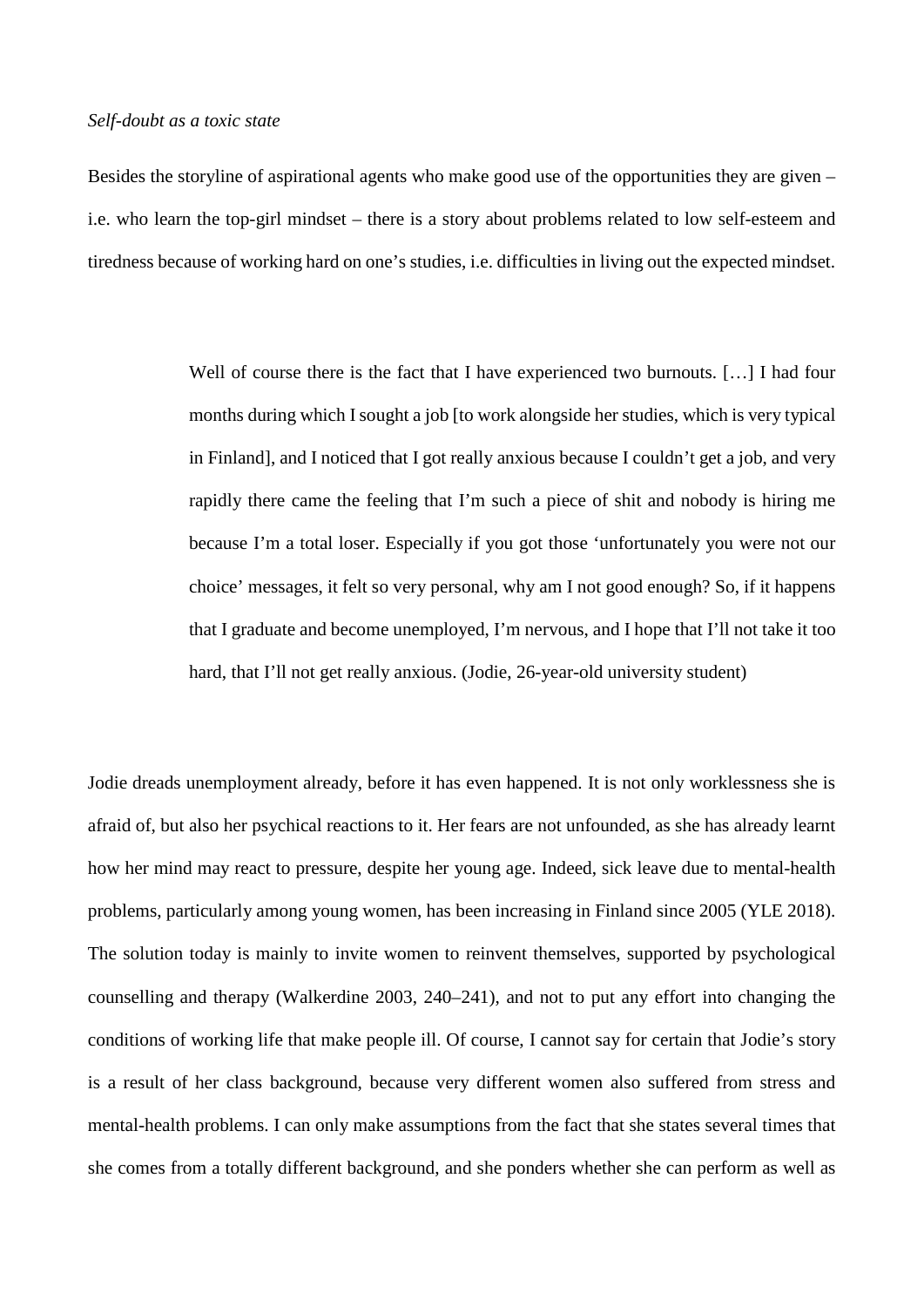others (see also Käyhkö 2015). At any rate, she is a perfect example of how young women are not doing well in every respect (see Baker [2010], who also writes about the new burdens and anxieties faced by 'successful girls').

There are moments in the interviews when these women from working-class backgrounds consider alternative careers. For example, one woman explains that she sometimes yearns for more concrete and craft-like work. She may feel pulled in multiple directions by different fields, in a Bourdieusian sense (Ingram 2011), as if she 'could not go back, but she could also not go fully forward' (Walkerdine 2003, 243). Thus, social mobility is not only a question of gaining access to certain studies or occupations. Generally, however, these are also the women who produce stories in the interviews about living up to the neoliberal post-feminist figure, which they do not question. They make themselves responsible for their own success. They ponder whether they are the type of person, in character or appearance, who will handle the challenges of the neoliberal labour market – and they mostly believe that they are – but they also imply that everybody should do the same. If they can manage to become successful university students who aim high, then anybody can. This group of women use the discourse of condemning other people who are not like them, a strategy Baker and Kelan (2018) found in their study of neoliberal executive women. For example, they say 'personally I do not see that an unemployed person could be successful' (Leanne, 22-year-old university student), or that everybody should 'bring in some value, whether monetary or arts, sciences, this type of value' (Norma, 22-year-old university student).

## *Working-class lives: being unsuccessful in working on the self and developing aspirations?*

If working-class children stayed in the working class as young adults, they often ended up in vocational school. Some were still unemployed (e.g., 'I graduated as a carpenter last Christmas but haven't found a job' [Jessica, unemployed 27-year-old]; 'I have graduated as a baker but have not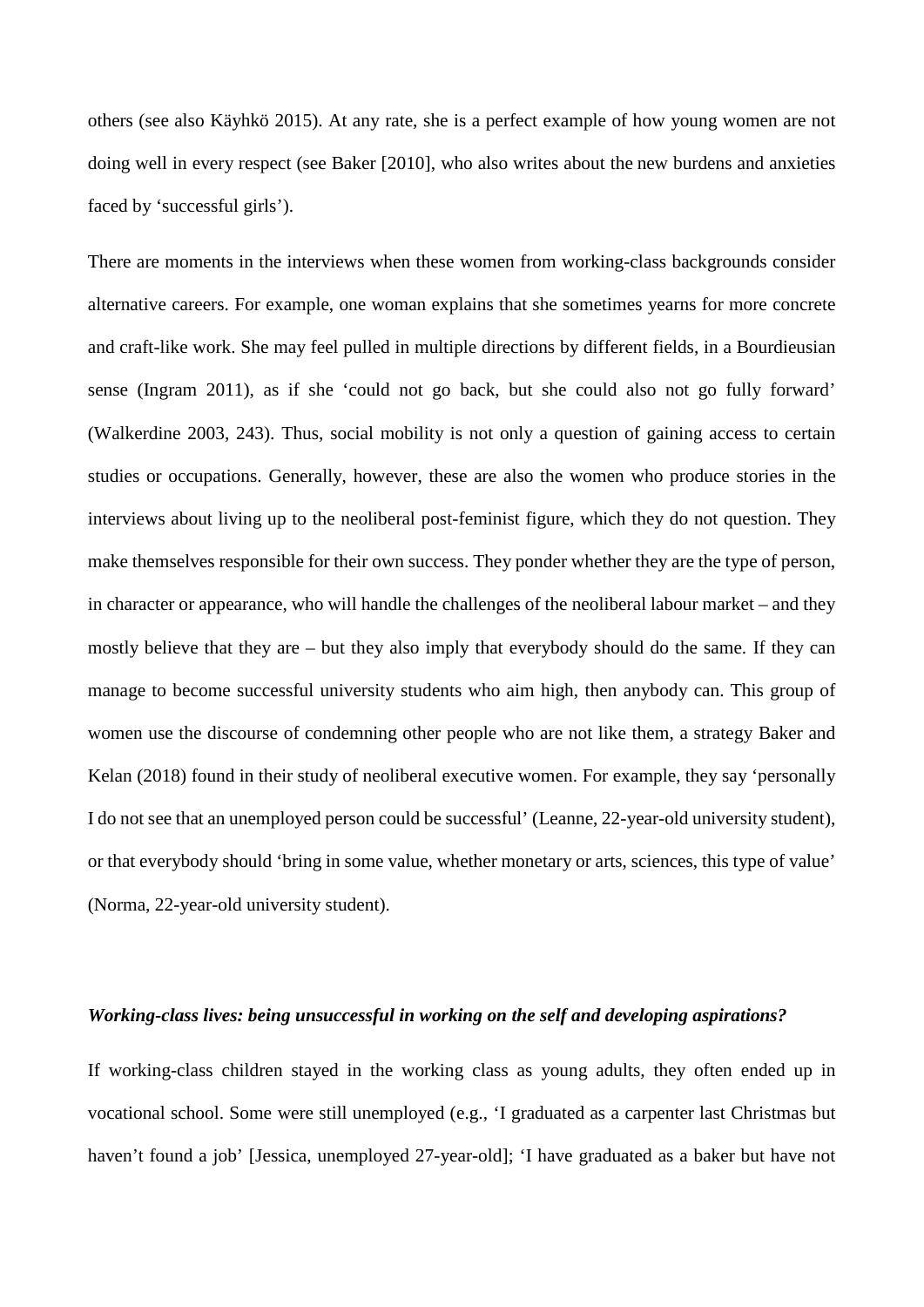found a job' [Megan, unemployed 20-year-old]). Their paths also include unsuccessful or insecure upward mobility, such as not finding employment that corresponds with their training after university or college (e.g., 'I'm a history teacher. […] I have done two gigs as a teacher, that's all' [Amy, 28 year-old in subsidised employment]). 'Success', even stability, remains elusive, as Allen states (2016, 817) in her study of the biographical transition accounts of participants in different class locations. Walkerdine (2003, 241) argues that the project of constructing a successful subjectivity leads to inevitable failure in an era when traditional working-class womanhood is dispersed. Trouble with describing a future mindset for oneself, top-class or otherwise, is reflected in several accounts, where the working-class women have unclear plans concerning what they want to do in the next five years. 'Hopefully I'm in work', 'I might be studying or working' or 'I'm perhaps living abroad and doing some work in order to earn my living' are examples of how they phrased their future plans.

In my data, many working-class women had experienced mental-health problems. In the absence of proper resources for care, such as wealthy parents who could guide their offspring towards a private psychiatrist, these problems had led the women to quit their studies, drift, and have only vague future plans. Sara says:

> A: I'm not able to differentiate what is just a kind of teen angst and what is depression; I don't know when [she got depressed]. It just went downwards step by step. […] Of course, even without thinking about some others' expectations or society's, I guess it would be nicer to have some meaning in life and such.

Q: What would bring you that meaning?

A: I don't know. (Sara, 27-year-old university dropout)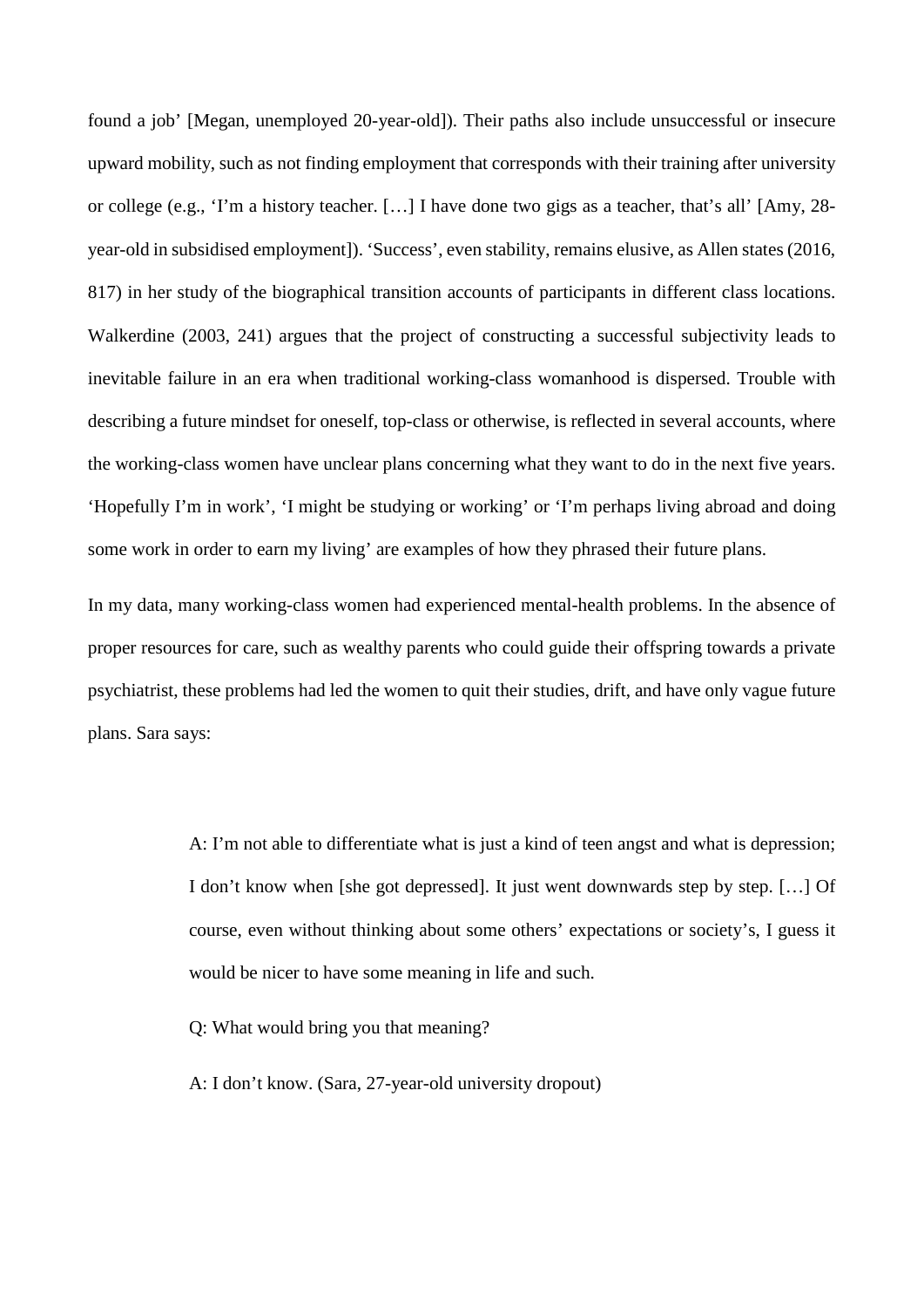Sara not only talks about personal concerns, but also expresses her understanding that she is lacking compared with the ideal of an effective, productive citizen, stating 'I'm that old already and I ought not to be in this situation any more' when she refers to her lack of a degree or employment due to her depression. In congruence with most of the interviewees, these women feel pressures from society to find work and education effectively. They know that their lack of aspiration is considered a problem in society.

There were also young women who had found a highly satisfying vocational-education track or job. In these cases, there was evident pride at having achieved their current situation, and an enterprising (neoliberal, post-feminist) 'no pain, no gain' way of thinking. For example, Tara, a woman with dyslexia who had managed to enter nursing studies, stressed the lessons she had learnt from the hard times she had experienced: 'Then I got the feeling that […] all the doors will open if only I try. I believe that if only you read and try, you can go anywhere'. This interview excerpt again shows how post-feminism, as a sensibility, seems to be so deeply internalised that almost everyone's mindset can be partly explained by post-feminist discourse, as post-feminist sensibility can obviously operate alongside other, even contradictory discourses, as Gill (2016) has argued.

## **Concluding discussion**

By taking class and young women's experiences as an analytical lens and focusing on the specific context of Finland, this article has contributed to the examination of post-feminist sensibility and neoliberalism in a particular geographical and social context. My aim has been to show how social class shapes the way a sample of young white women make sense of the pressures and predicaments they encounter. In Finland, it is possible to occupy class positions different from one's origins. However, despite both continuities and mobilities in their class positions, it is important to note that these are young people who have not yet found their (classed) place; in addition, it may be that they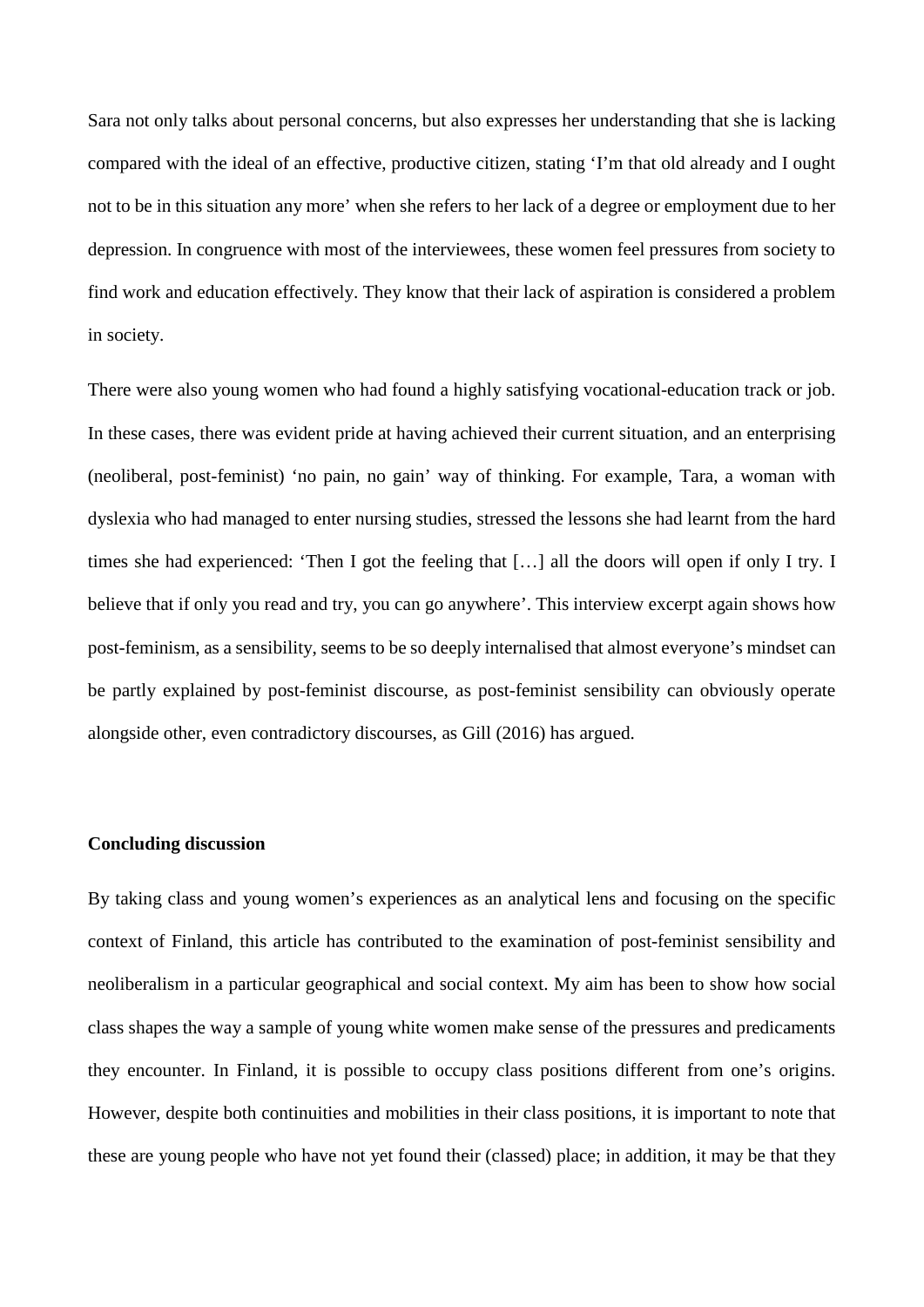will never 'find their place' in the way their parents and older generations did, because stable occupational positions and guaranteed jobs are said to have diminished. General uncertainty and weakened markers of adulthood force young people to narrate their paths in a new way (Allen 2016; Silva 2012) – even those from more privileged backgrounds. This makes individual work on one's own mindset a necessary task.

Thus, in neoliberal discourse, which is clearly in line with post-feminist sensibility, it seems that everybody should develop aspirations and actively modify their own mindsets. Jennifer Silva (2013) writes that young people learn over and over again that happiness will be theirs if they only work hard enough to control their negative thoughts, feelings and behaviours. They must learn that the biggest obstacle to success is the self, not any material inequalities. This is further supported by the 'successful girl' discourse, according to which women in particular flourish. My interview data too demonstrates a turn away from the structural towards a depoliticised, workable mindset – and selfblame if that mindset is lacking. This is evident across classes. Young women from different backgrounds and in different positions talk emotionally about their fears of disengagement from the working world and their profound lack of direction. Nevertheless, all of them can also make use of a discourse in which they – albeit only occasionally, in some cases – are capable of working on their own minds to make things happen in their lives.

This article has sought answer the call for the contextual analysis of the experiences of young women whom post-feminist media and political discourses present unproblematically as winners. The article has taken seriously mental disorders in young adulthood and research results that warn of the increasing inequalities that current right-wing politics may cause in Finland. It has examined young women's mindsets and studied whether their previous or current class positions might help us to understand those mindsets.

Based on these interview analyses, the article suggests that classed capacities play a role in what kind of mindset is expressed and how. However, as has been stated (e.g., Gill 2017), the neoliberal post-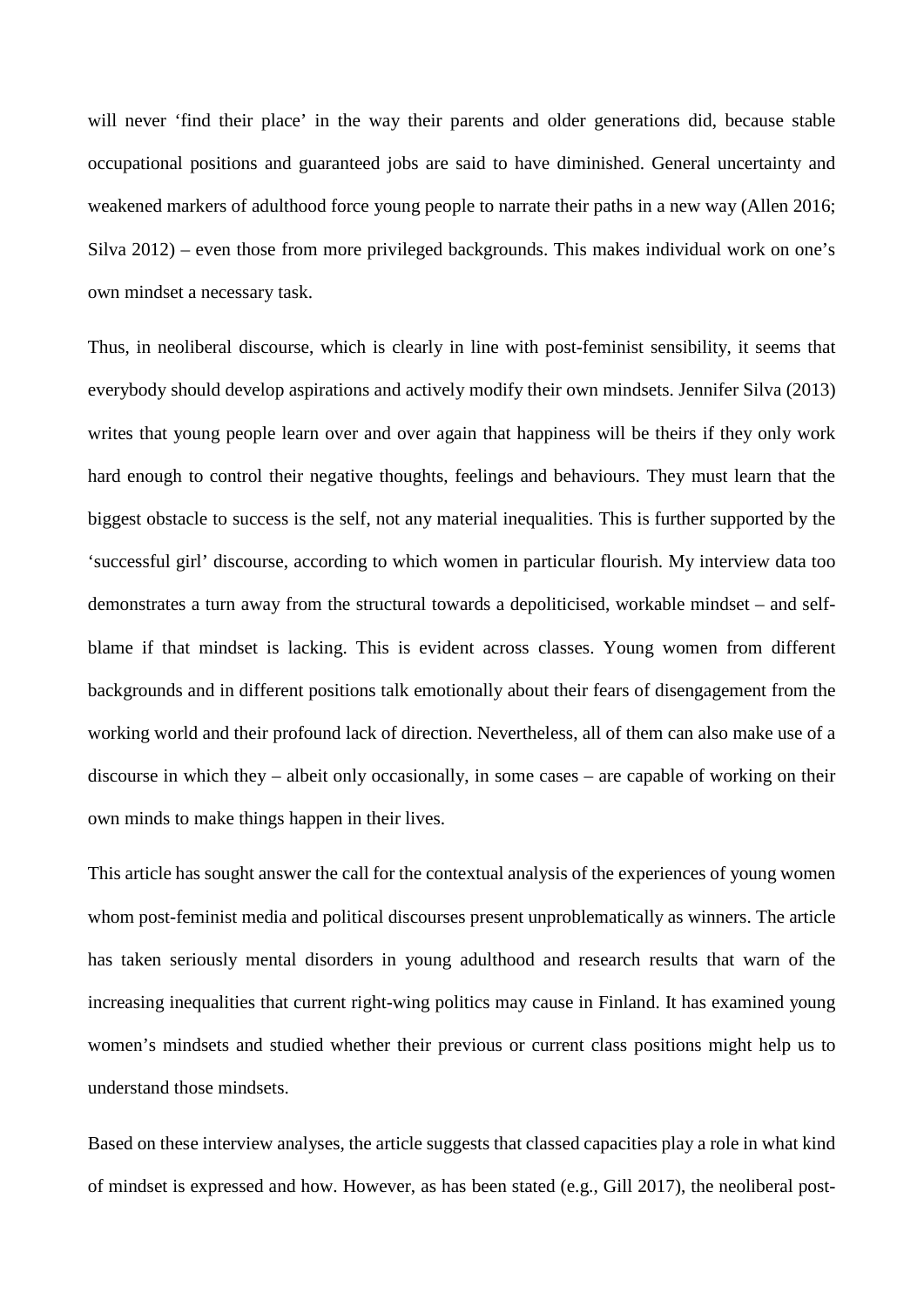feminist discourse of 'top girls' is so complex, contradictory and hegemonic that it does not offer a coherent framework for analysing how different young women feel about their own possibilities, both now and in the future. The psychological register of post-feminism is so pervasive that almost everybody is able to use it, which also means denying or ignoring how anything other than personal virtue might affect individuals' situations.

The post-feminist discourse of young women as the subjects of success and the new competitive meritocracy seems to be particularly well adopted in the accounts of women who are rising to the middle class from a working-class background. Their accounts show that they are proud to have proved their capacities by entering university. They seem to have taken on the idea that, as girls, they are powerful, brave, and free to accomplish a choice biography and do-it-yourself subjectivity, as Harris (2004, 8) puts it. They sometimes feel that they do not quite fit in, but they are clever at using what Abrahams and Ingram (2013, 5.1) call a chameleon identity to cover their intermittent feelings of inadequacy.

Most of what I could call resistance can be found among the young women who come from educated, established middle-class families, but who currently are in working-class positions. Based on the capital gained from their background, they have been able to understand how they are governed as a group towards certain choices, looks and forms of agency. By making a different choice after secondary or compulsory schooling, they have refused to be governed. However, their reason for choosing an alternative route has partly been because they have not quite known where to invest their potential, or because they have been afraid of the pressures that would follow from choosing the expected route – not because they intentionally aimed to stand out from their peers. The route is also meant to be temporary.

Working-class women who are still in the working class do not widely show that they possess the post-feminist 'winner' attitude. They do not know what to dream about or how to achieve it. In some cases this is because their attempts to climb upwards have met a dead end, as has also been noted by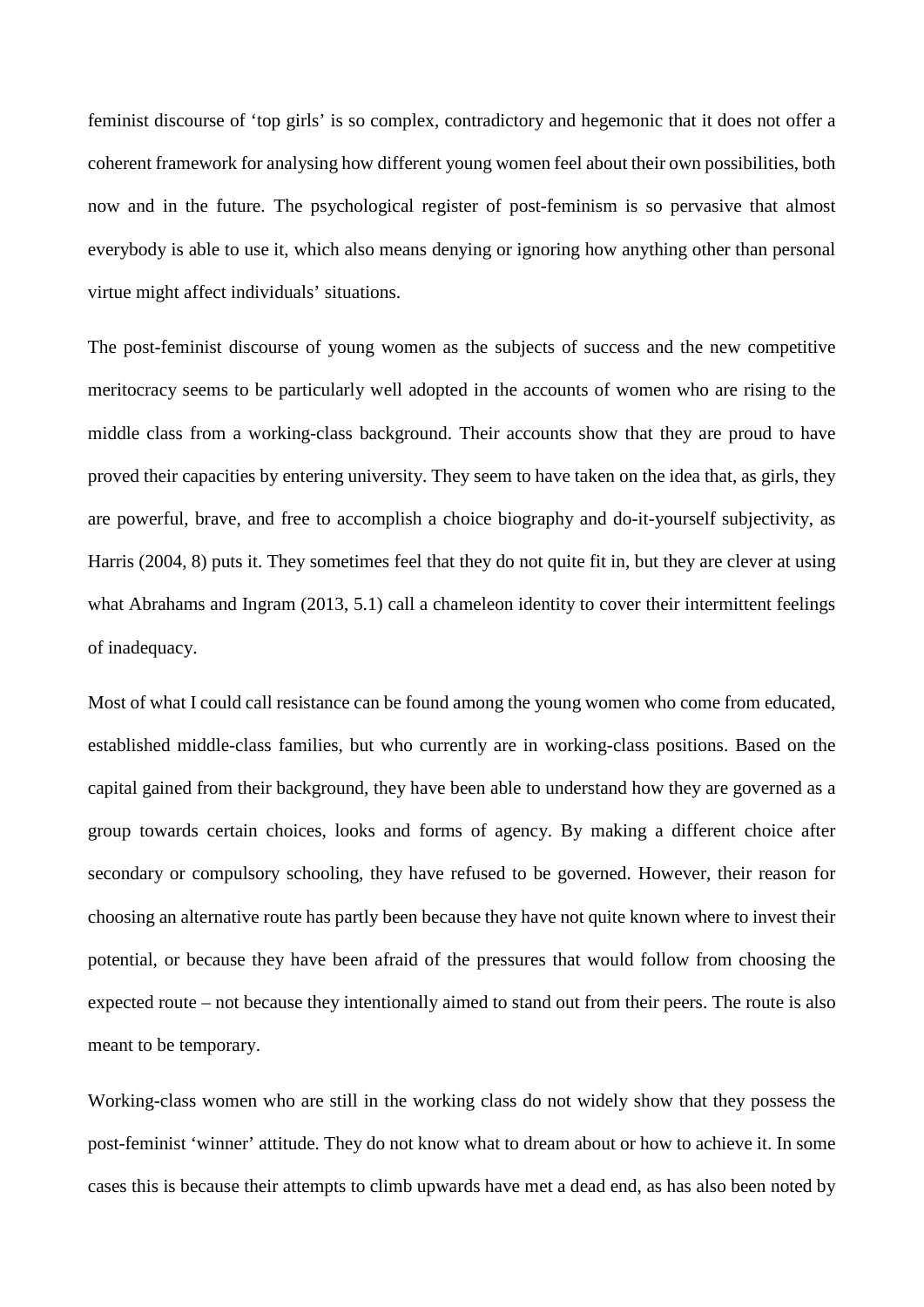Silva (2012, 512) of American working-class youth. Their hopelessness and difficulty in integrating themselves into the labour market are striking and sad. Neoliberal post-feminism seems to offer fewer elements for constructing a confident mindset to working-class young women than to those from the middle class. Here it is important to stress, however, that the way the working-class women speak in the interviews may reflect the discomfort they feel in the interview situation. They are not necessarily used to formulating their thoughts in the manner they still understand that educated middle-class adults – and the interviewers as their representatives – expect them to do. It is a middle-class thing to make oneself worth talking about (Skeggs 2004**,** 119–126). In addition, some working-class women find no reason to dream of more than they already have. It seems as if they lack aspiration and are drifting towards an undefined future; but importantly, they themselves do not necessarily consider this a failure. Their learnt ideas about competent adulthood do not include aiming for the top in all regards (see Silva 2012), and so some working-class women live their ordinary lives within a completely different discourse from that of the neoliberal, post-feminist 'top girl'. There remains a grave need to study more deeply how the top-girl discourse is lived out, not only within but also between classes, in various national contexts. This would help to challenge the discourse of neoliberal post-feminism and its effects on subjectivities.

## **References**

Aapola-Kari, Sinikka. 2012. 'Fast-Track Youth and Education: Exploring Meanings of Adulthood and Gender.' In *Cultural Practices and Transitions in Education*, edited by Tarja Tolonen, Tarja Palmu, Sirpa Lappalainen, and Tuuli Kurki, 111–125. London: Tufnell Press.

Aapola, Sinikka, Marina Gonick, and Anita Harris. 2005. *Young Femininity: Girlhood, Power, and Social Change*. London: Palgrave.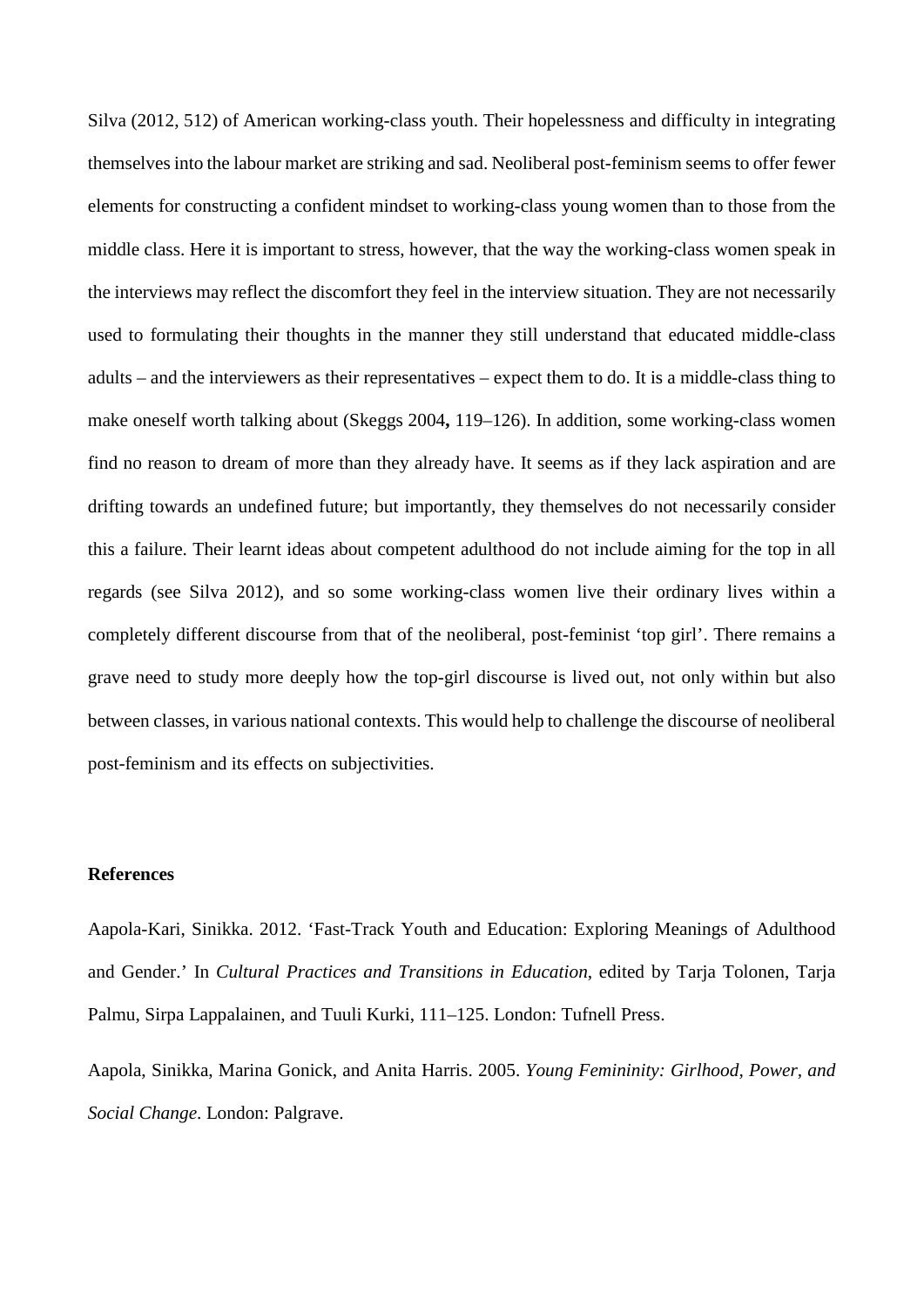Abrahams, Jessie, and Nicola Ingram. 2013. 'The Chameleon Habitus: Exploring Local Students' Negotiations of Multiple Fields.' *Sociological Research Online* 18 (4): 21. doi:10.5153/sro.3189.

Allen, Kim. 2016. 'Top Girls Navigating Austere Times: Interrogating Youth Transitions Since the "Crisis".' *Journal of Youth Studies* 19 (6): 805–820.

Baker, Darren T., and Elisabeth K. Kelan. 2018. 'Splitting and Blaming: The Psychic Life of Neoliberal Executive Women.' *Human Relations* 72 (1): 69–97.

Baker, Joanne. 2010. 'Great Expectations and Post-Feminist Accountability: Young Women Living Up to the "Successful Girls" Discourse.' *Gender and Education* 22 (1): 1–15.

Baker, Sarah Elsie, and Rosalind Edwards. 2012. 'How Many Qualitative Interviews Is Enough? Expert Voices and Early Career Reflections on Sampling and Cases in Qualitative Research.' Southampton: National Centre for Research Methods. Accessed 24 September 2018. [http://eprints.ncrm.ac.uk/2273/.](http://eprints.ncrm.ac.uk/2273/)

Berisha, Anna-Kaisa, Risto Rinne, Tero Järvinen, and Heikki Kinnari. 2017. 'Cultural Capital, Equality and Diversifying Education.' In *The State, Schooling and Identity*, edited by Kari Kantasalmi and Gunilla Holm, 149–172. London: Palgrave Macmillan.

Blair, Elizabeth E. 2017. 'Partners for Success? Undergraduate Women's Post-Feminist Constructions of Intimate Relationships.' *Gender and Education* 29 (6): 671–690.

Boyatzis, Richard E. 1998. *Transforming Qualitative Information: Thematic Analysis and Code Development*. London: Sage.

Brah, Avtar, and Ann Phoenix. 2004. 'Ain't I a Woman? Revisiting Intersectionality.' *Journal of International Women's Studies* 5 (3): 75–86.

EIGE. 2015. 'Index Score 2015/EU-28.' Vilnius: EIGE. Accessed 24 September 2018. [https://eige.europa.eu/gender-equality-index.](https://eige.europa.eu/gender-equality-index)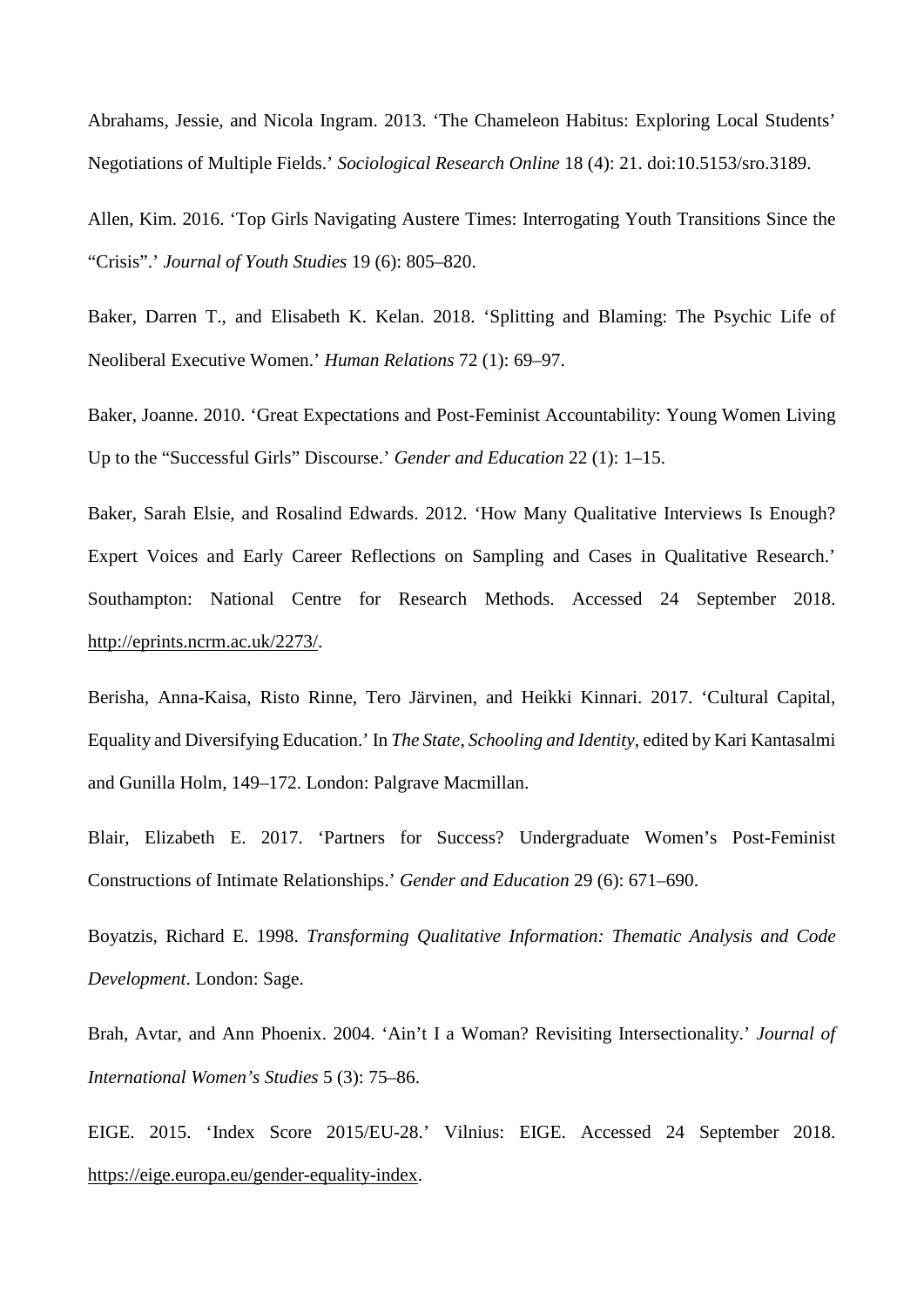Elomäki, Anna, and Johanna Kantola. 2017. 'Austerity Politics and Feminist Resistance in Finland: From Established Women's Organizations to New Feminist Initiatives.' In *Gender and the Economic Crisis in Europe: Politics, Institutions and Intersectionality*, edited by Johanna Kantola and Emanuela Lombardo, 231–255. London: Palgrave Macmillan.

Erola, Jani, Sanni Jalonen, and Hannu Lehti. 2016. 'Parental Education, Class and Income Over Early Life Course and Children's Achievement.' *Research in Social Stratification and Mobility* 44: 33–43.

Gill, Rosalind. 2007. 'Postfeminist Media Culture: Elements of a Sensibility.' *European Journal of Cultural Studies* 10 (2): 147–166.

Gill, Rosalind. 2016. 'Post-Postfeminism? New Feminist Invisibilities in Postfeminist Times.' *Feminist Media Studies* 16 (4): 610–630.

Gill, Rosalind. 2017. 'The Affective, Cultural and Psychic Life of Postfeminism: A Postfeminist Sensibility 10 Years On.' *European Journal of Cultural Studies* 20 (6): 606–626.

Gill, Rosalind, and Akane Kanai. 2018. 'Mediating Neoliberal Capitalism: Affect, Subjectivity and Inequality.' *Journal of Communication* 86 (2): 318–326.

Gill, Rosalind, Elisabeth K. Kelan, and Christina M. Scharff. 2017. 'A Postfeminist Sensibility at Work.' *Gender, Work and Organization* 24 (3): 226–244.

Gill, Rosalind, and Shani Orgad. 2015. 'The Confidence Cult(ure).' *Australian Feminist Studies* 30 (86): 324–344.

Gill, Rosalind, and Andy Pratt. 2008. 'In the Social Factory? Immaterial Labour, Precariousness and Cultural Work.' *Theory, Culture and Society* 25 (7–8): 1–30.

Gill, Rosalind, and Christina Scharff, eds. 2011. *New Femininities: Postfeminism, Neoliberalism and Subjectivity*. Basingstoke: Palgrave Macmillan.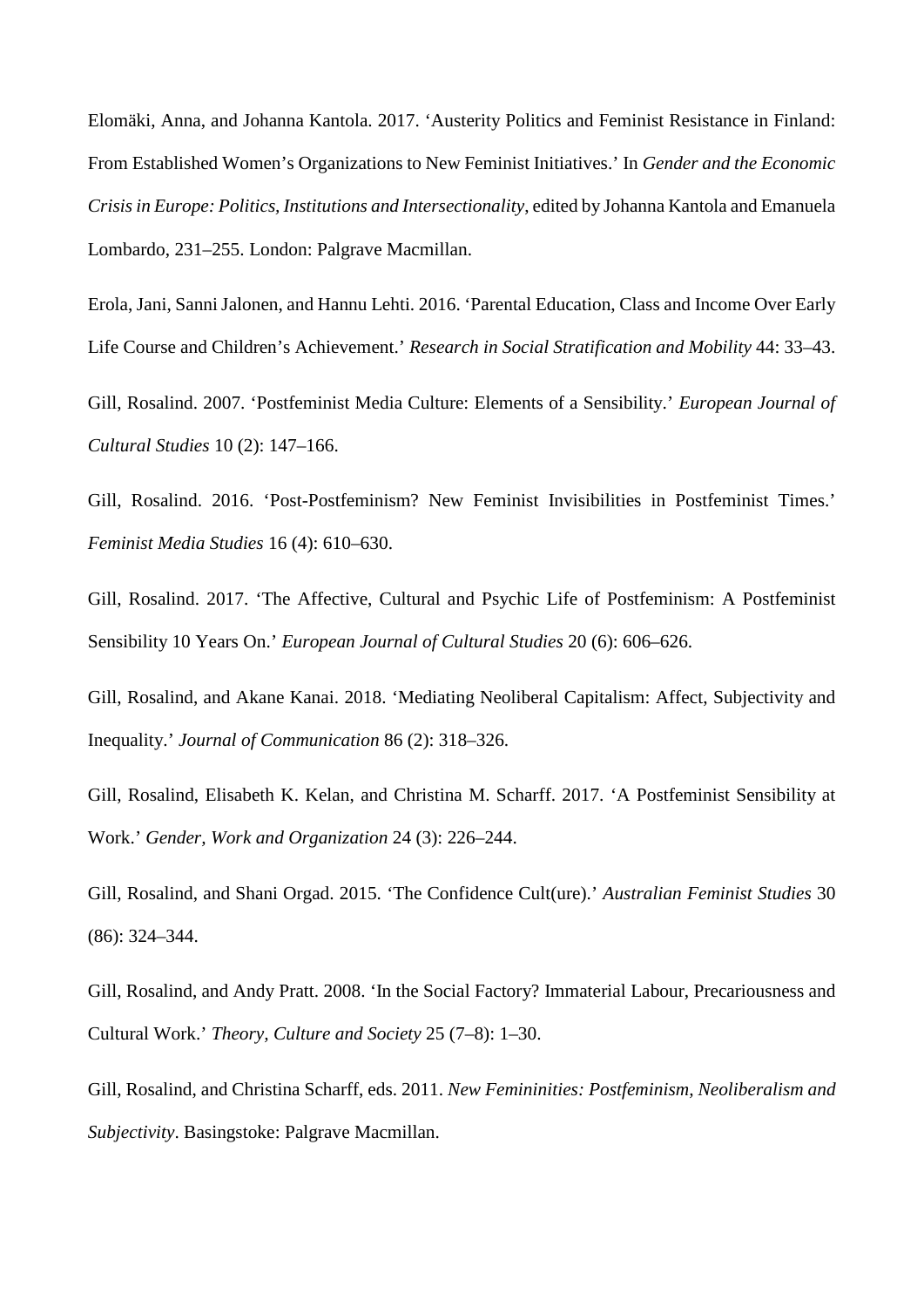Grenfell, Michael. 2012. *Pierre Bourdieu: Key Concepts*. 2nd ed. Durham: Acumen.

Griffin, Christine. 2000. 'Discourses of Crises and Loss: Analysing the "Boys" Underachievement Debate.' *Journal of Youth Studies* 3 (2): 167–188.

Harris, Anita. 2004. *Future Girl: Young Women in the Twenty-First Century*. London: Routledge.

Hjorth, Daniel. 2005. 'Organizational Entrepreneurship: With de Certeau on Creating Heterotopias (or Spaces for Play).' *Journal of Management Inquiry* 14 (4): 386–398.

Ikonen, Hanna-Mari & Nikunen, Minna 2018. 'Young adults and the tuning of the entrepreneurial mindset in neoliberal capitalism.' *Journal of Youth Studies*. DOI: 10.1080/13676261.2018.1546383.

Ingram, Nicola. 2011. 'Within School and Beyond the Gate: The Complexities of Being Educationally Successful and Working Class.' *Sociology* 45 (2): 287–302.

Käyhkö, Mari. 2015. 'Working-Class Girls in a Foreign Land: Social Class and Settling into University in a Cross-Current Between Two Cultures.' *Gender and Education* 27 (4): 445–460.

Kela. 2018. Student Financial Aid 2019. Accessed 12 April 2019

https://www.kela.fi/documents/10180/681919/Optuinfo\_engl.pdf/e1aba890-9bc0-4d77-a7eeb1a7453a374e

Kivinen, Osmo, Juha Hedman, and Päivi Kaipainen. 2007. 'From Elite University to Mass Higher Education.' *Acta Sociologica* 50 (3): 231–347.

McRobbie, Angela. 2007. 'Top Girls? Young Women and the Post-Feminist Sexual Contract.' *Cultural Studies* 21 (4–5): 718–737.

McRobbie, Angela. 2009. *The Aftermath of Feminism: Gender, Culture and Social Change*. London: Sage.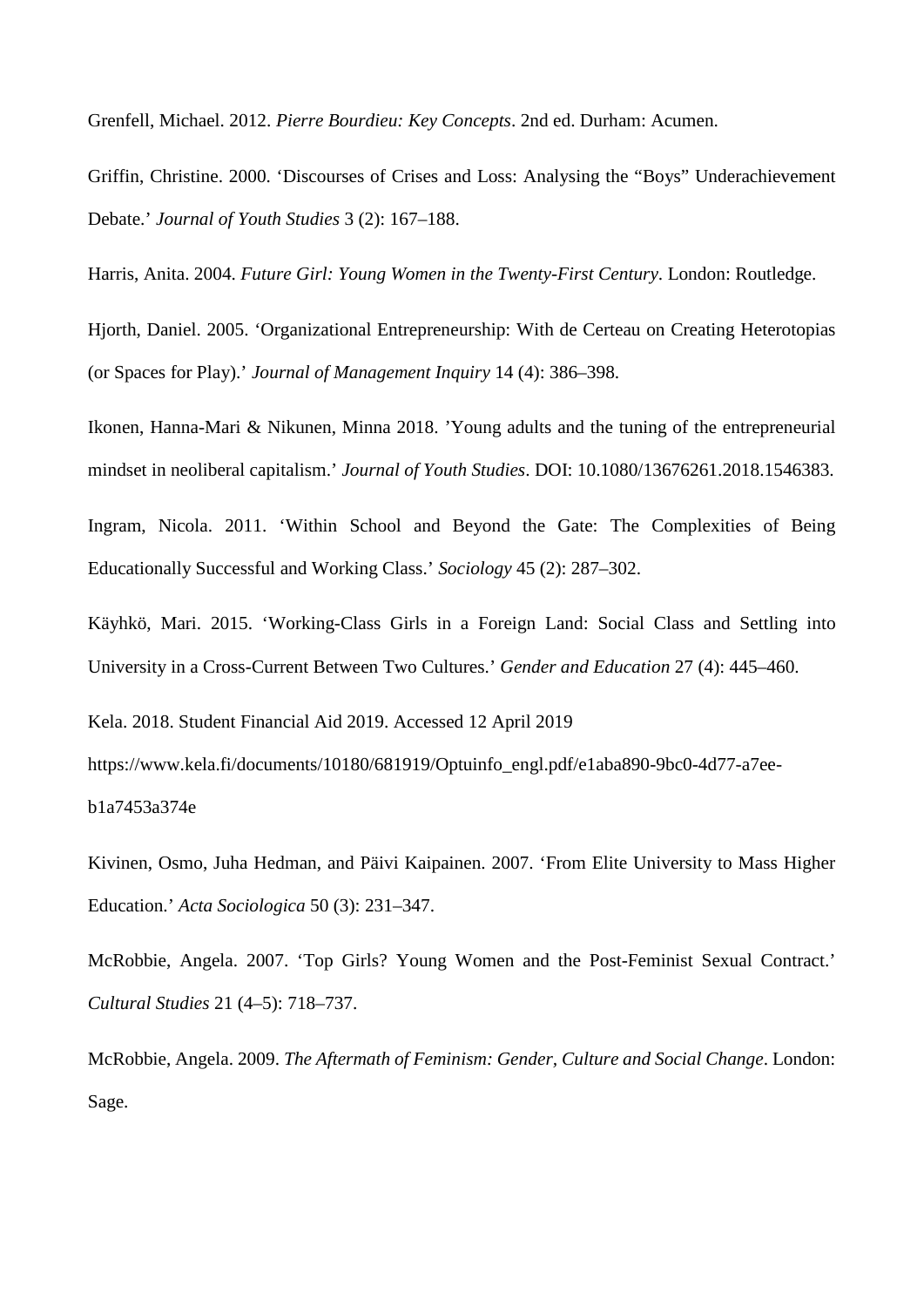Nikunen, Minna. 2017. 'Young People, Future Hopes and Concerns in Finland and the European Union: Classed and Gendered Expectations in Policy Documents.' *Journal of Youth Studies* 20 (6): 661–676.

OECD. 2017. 'Understanding the Socio-Economic Divide in Europe: Background Report.' Paris: OECD. Accessed 21 January 2019. [https://www.oecd.org/els/soc/cope-divide-europe-2017](https://www.oecd.org/els/soc/cope-divide-europe-2017-background-report.pdf) [background-report.pdf.](https://www.oecd.org/els/soc/cope-divide-europe-2017-background-report.pdf)

Phipps, Alison. 2017. '(Re)theorising Laddish Masculinities in Higher Education.' *Gender and Education* 29 (7): 815–830.

Pomerantz, Shauna, and Rebecca Raby. 2011. '"Oh, She's So Smart": Girls' Complex Engagements with Post/Feminist Narratives of Academic Success.' *Gender and Education* 23 (5): 549–564.

Pomerantz, Shauna, Rebecca Raby, and Andrea Stefanik. 2013. 'Girls Run the World? Caught Between Sexism and Postfeminism in School.' *Gender and Society* 27 (2): 185–207.

Pomeroy, David. 2017. 'Interpreting Unproblematic High Achievement in Mathematics: Towards Theoretical Reflexivity.' *Gender and Education* 29 (6): 748–763.

Reay, Diane. 2017. *Miseducation: Inequality, Education and the Working Classes*. Bristol: Policy Press.

Ringrose, Jessica. 2007. 'Successful Girls? Complicating Post-Feminist, Neoliberal Discourses of Educational Achievement and Gender Equality.' *Gender and Education* 19 (4): 471–489.

Ringrose, Jessica, and Valerie Walkerdine. 2008. 'Regulating the Abject.' *Feminist Media Studies* 8 (3): 227–246.

Rose, Nikolas. 1990. *Governing the Soul: The Shaping of the Private Self*. London: Routledge.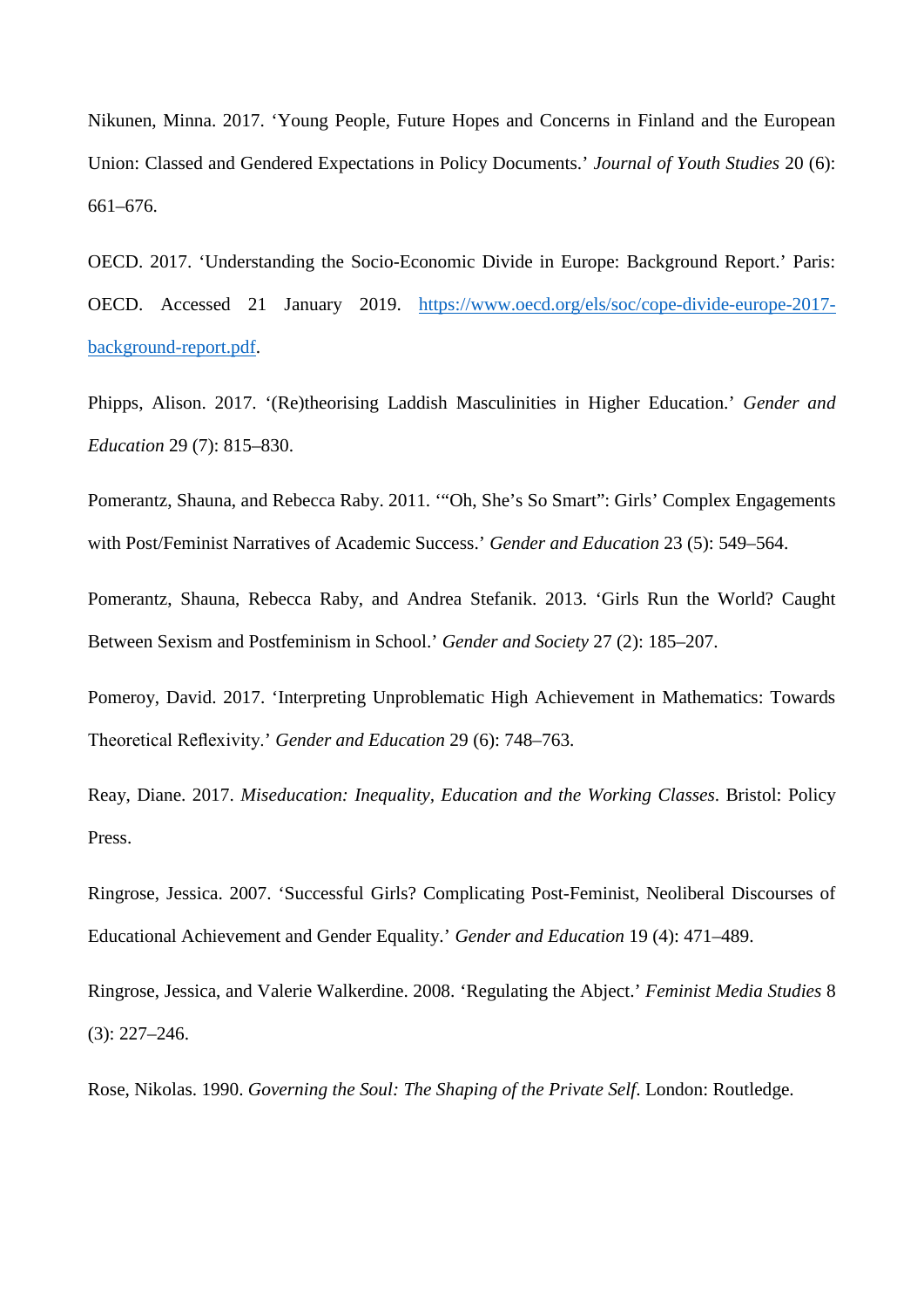Scharff, Christina. 2016. 'The Psychic Life of Neoliberalism: Mapping the Contours of Entrepreneurial Subjectivity.' *Theory, Culture and Society* 33 (6): 107–122.

Silva, Jennifer. 2012. 'Constructing Adulthood in an Age of Uncertainty.' *American Sociological Review* 77 (4): 505–522.

Silva, Jennifer. 2013. *Coming Up Short: Working-Class Adulthood in an Age of Uncertainty*. New York: Oxford University Press.

Skeggs, Beverley. 2004. *Class, Self, Culture*. London: Routledge.

Statistics Finland. 2018. 'Numbers and Shares of Persons with Immigrant Background by Area 1990– 2017.' Helsinki: Statistics Finland. Accessed 21 January 2019. [http://pxnet2.stat.fi/PXWeb/pxweb/en/Maahanmuuttajat\\_ja\\_kotoutuminen/Maahanmuuttajat\\_ja\\_kot](http://pxnet2.stat.fi/PXWeb/pxweb/en/Maahanmuuttajat_ja_kotoutuminen/Maahanmuuttajat_ja_kotoutuminen__Maahanmuuttajat_ja_kotoutuminen/007_ulkom_osuudet.px/table/tableViewLayout2/) [outuminen\\_\\_Maahanmuuttajat\\_ja\\_kotoutuminen/007\\_ulkom\\_osuudet.px/table/tableViewLayout2/.](http://pxnet2.stat.fi/PXWeb/pxweb/en/Maahanmuuttajat_ja_kotoutuminen/Maahanmuuttajat_ja_kotoutuminen__Maahanmuuttajat_ja_kotoutuminen/007_ulkom_osuudet.px/table/tableViewLayout2/)

Thomson, Rachel, Robert Bell, Janet Holland, Sheila Henderson, Sheena McGrellis, and Sue Sharpe. 2002. 'Critical Moments: Choice, Chance and Opportunity in Young People's Narratives of Transition.' *Sociology* 36 (2): 335–354.

Tolonen, Tarja. 2008. 'Youth Cultures, Lifestyles and Social Class in Finnish Contexts.' *Young* 21  $(1): 55-75.$ 

Tyler, Imogen. 2013. *Revolting Subjects: Social Abjection and Resistance in Neoliberal Britain*. London: Zed Books.

Walkerdine, Valerie. 2003. 'Reclassifying Upward Mobility: Femininity and the Neo-Liberal Subject.' *Gender and Education* 15 (3): 237–248.

Walkerdine, Valerie, Helen Lucey, and June Melody. 2001. *Growing Up Girl: Psychosocial Explorations of Gender and Class*. London: Palgrave.